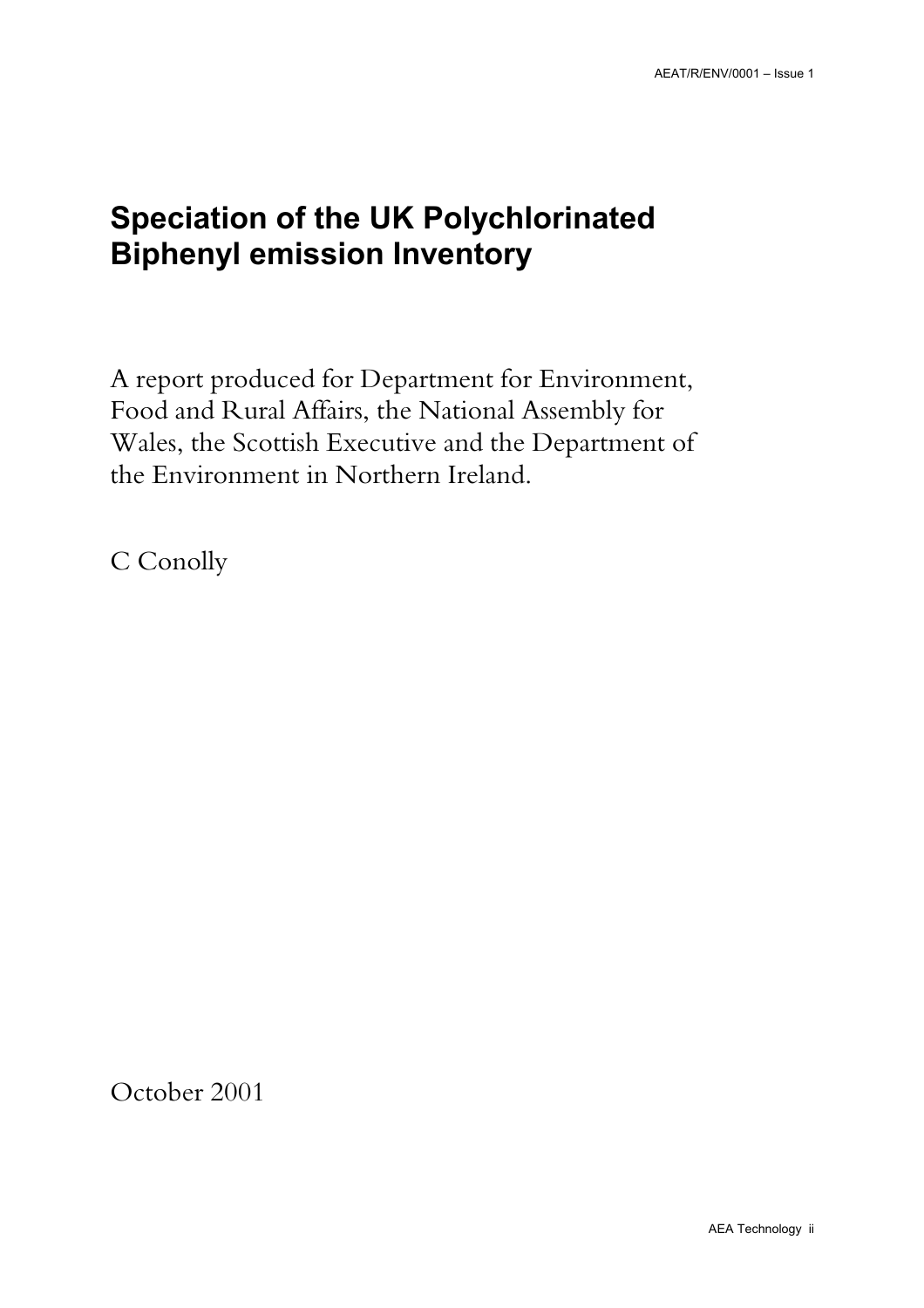| <b>Title</b>                                      | Speciation of the UK PCB emission Inventory                                                                                                                                                                                                                                                  |           |      |  |
|---------------------------------------------------|----------------------------------------------------------------------------------------------------------------------------------------------------------------------------------------------------------------------------------------------------------------------------------------------|-----------|------|--|
| Customer                                          | Department for Environment, Food & Rural Affairs, the National<br>Assembly for Wales, the Scottish Executive and the Department of<br>the Environment in Northern Ireland.                                                                                                                   |           |      |  |
| <b>Customer reference</b>                         | EPG 1/3/134                                                                                                                                                                                                                                                                                  |           |      |  |
| Confidentiality,<br>copyright and<br>reproduction | Unclassified                                                                                                                                                                                                                                                                                 |           |      |  |
| File reference                                    |                                                                                                                                                                                                                                                                                              |           |      |  |
| <b>Report number</b>                              | AEAT/R/ENV/0001                                                                                                                                                                                                                                                                              |           |      |  |
| <b>Report status</b>                              | Issue 1                                                                                                                                                                                                                                                                                      |           |      |  |
|                                                   | <b>AEA</b> Technology Environment<br>Culham<br>Abingdon<br>Oxfordshire<br>OX14 3ED<br>United Kingdom<br>Telephone + 44 (0)1235 463063<br>Facsimile + 44 (0)1235 463038<br>AEA Technology is the trading name of AEA Technology plc<br>AEA Technology is certificated to BS EN ISO9001:(1994) |           |      |  |
|                                                   | Name                                                                                                                                                                                                                                                                                         | Signature | Date |  |
| Author                                            | Christopher Conolly                                                                                                                                                                                                                                                                          |           |      |  |
| Reviewed by                                       | Peter Coleman                                                                                                                                                                                                                                                                                |           |      |  |
| Approved by                                       | Mike Woodfield                                                                                                                                                                                                                                                                               |           |      |  |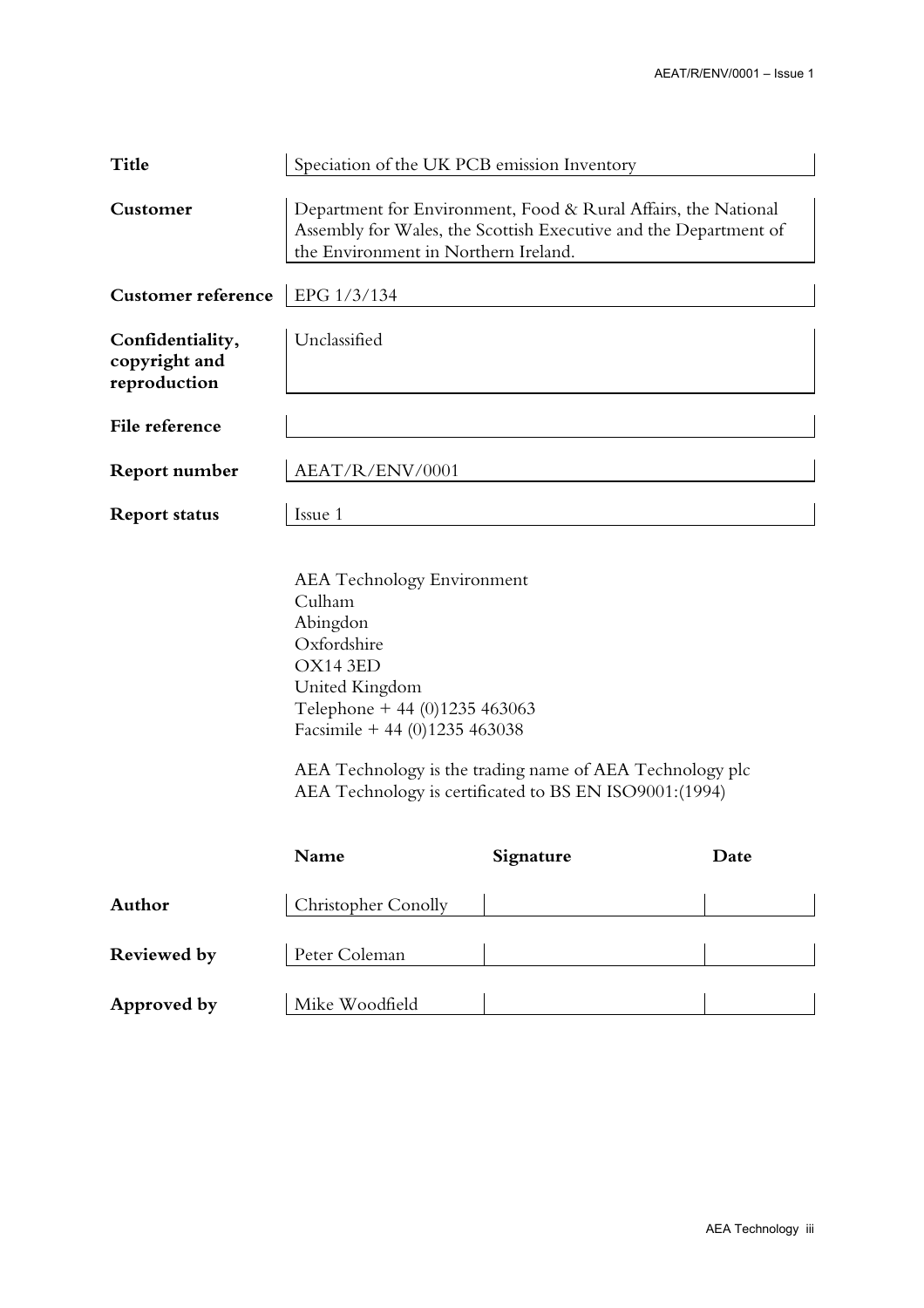## **Contents**

- **1 Executive Summary**
- **2 Introduction**

### **3 Methods.**

- 2.1 EMISSION ESTIMATES
- 2.2 SPECIATION<br>2.2.1 Sou
	- 2.2.1 Sources containing PCBs<br>2.2.2 Combustion processes an
	- Combustion processes and other sources
- **4 Results**
- **5 Discussion.**
- **6 Recommendations.**
- **7 References**

### **Appendices**

| APPENDIX 1 SPECIATION PRIOFILES                         |
|---------------------------------------------------------|
| APPENDIX 2 NAEL OUTPUT OF ESTIMATED SPECIATED EMISSIONS |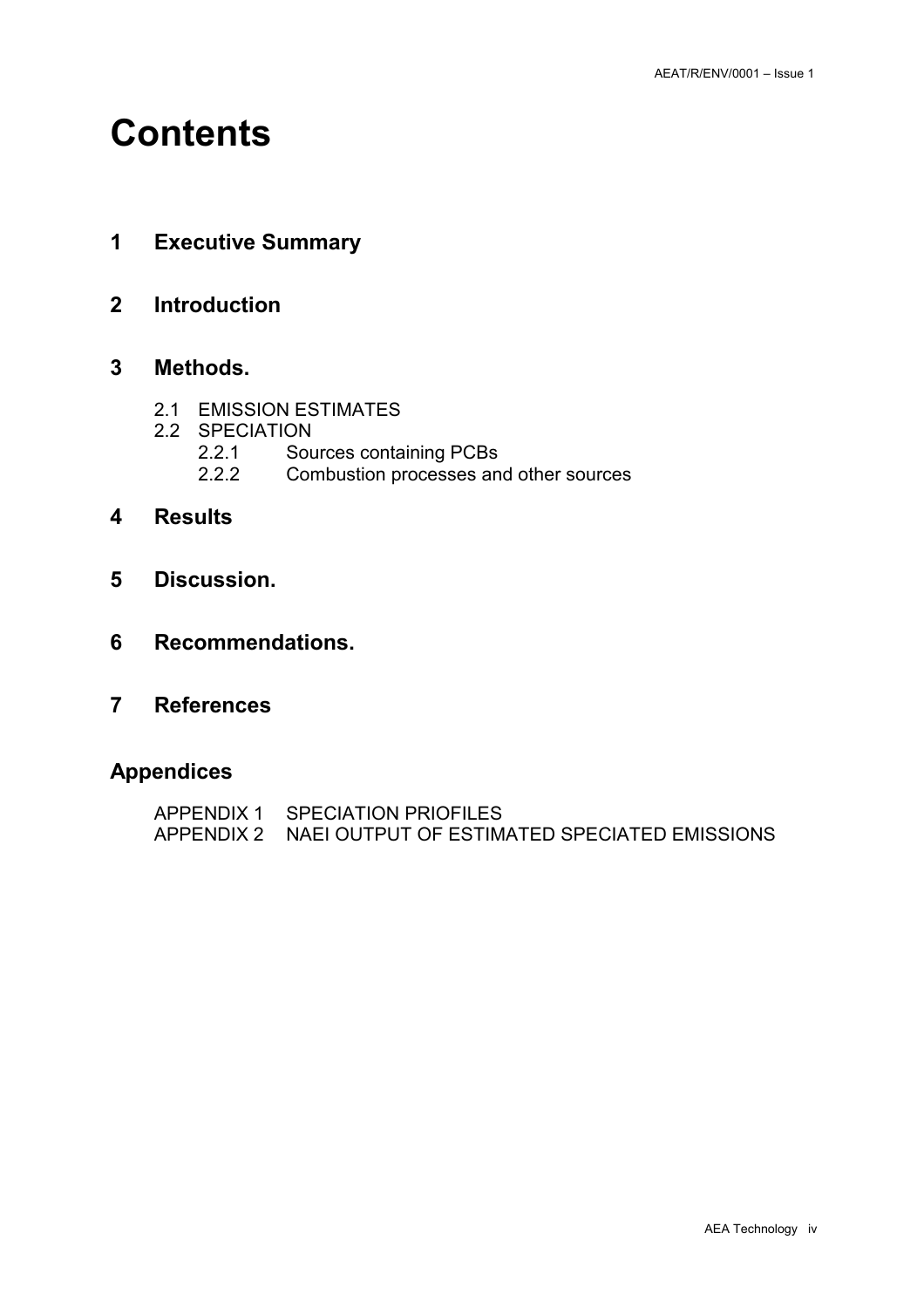# **Executive Summary**

Polychlorinated biphenyls (PCB) have been widely used in a variety of industrial applications since they were first used industrially in the late 1920's. Theoretically 209 different PCB congeners exist, however only about 100 individual congeners are likely to occur in significant quantities in commercial mixtures.

Prior to this report the National Emissions Inventory (NAEI) reported PCB emissions as total PCB, there was no speciation. This study has produced estimated speciation for a large proportion (93%) of the estimated atmospheric emission. Speciated emission profiles have been produced for most of the major PCB emission sources, these include transformers, capacitors, landfills, fragmentisers, electric arc furnaces, industrial combustion, domestic combustion, and some agricultural combustion. These profiles are used in the NAEI to produce an estimate of the speciated emission of PCB congeners.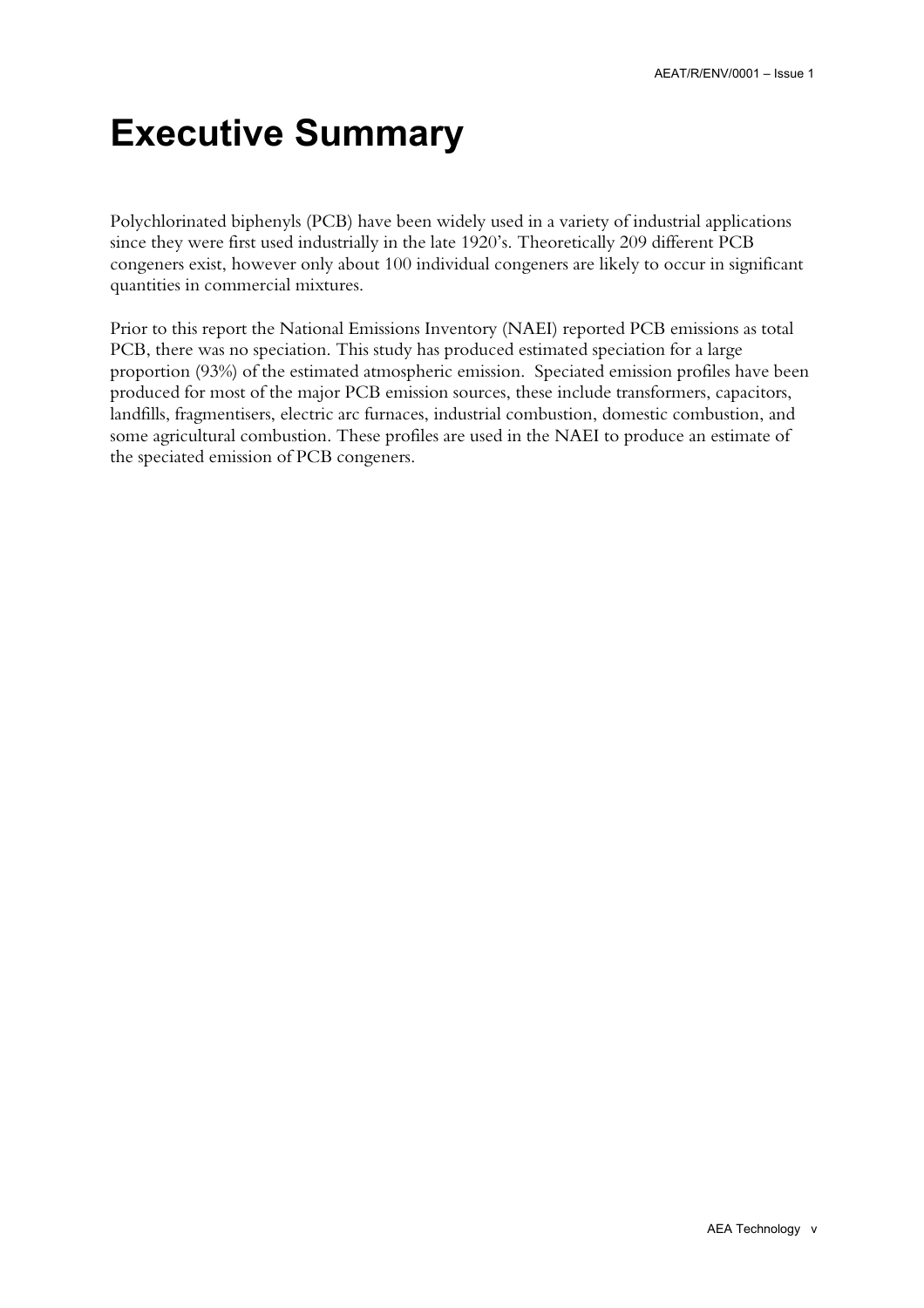## **Introduction**

Polychlorinated biphenyls (PCB) have been widely used in a variety of industrial applications since they were first synthesised in the late 1920's. Theoretically 209 different PCB congeners exist, however only about 100 individual congeners are likely to occur in significant quantities in commercial mixtures. In production, the congener composition normally depends on the ratio of biphenyl to chlorine during the formation reaction however the distribution of individual PCBs can be different between production batches. The American multinational, Monsanto was the major manufacturer of PCBs in the UK before their production was discontinued in 1977. Monsanto marketed the PCB mixtures under the trade name of Aroclor followed by a four-digit number of which the last two digits usually described the percentage of the chlorine in the product. For example Aroclor 1256 had a chlorine content of 56% by weight, the mixture contained many congeners in varying concentrations. PCBs were also marketed in the UK under the trade name of Pyrochlors. In Europe commercial PCB mixtures were marketed under various trade names and produced by various manufacturers, some of the trade names used by reported $^1$  manufacturers are shown in Table 1.

| Manufacturer | Country                     | Trade name(s)       |
|--------------|-----------------------------|---------------------|
| Monsanto     | UK                          | Aroclor, Pyroclor   |
| Bayer A. G.  | Federal Republic of Germany | Clophen, Elaol      |
| DSW-VEB      | German Democratic Republic  | Orophene            |
| Caffaro      | Italy                       | Fenoclor, Pyralene  |
| S.A. Cros    | Spain                       | Fenoclor, Pyralene  |
| Prodelec     | France                      | Phenoclor, Pyraléne |

PCBs were extensively used in electrical equipment such as capacitors and transformers<sup>1</sup>. Their use in open applications was widely banned in 1972 and they have not been used in the manufacture of new equipment since 1986 $^2$ , plant that had been installed prior to 1986 was allowed to continue until the end of its working life. The PCBs currently found in the atmosphere are widely considered to result from the redistribution of PCBs already present in the environment, the release from transformers and capacitors and other PCB wastes at disposal sites and incineration of PCB-containing waste<sup>3</sup>.

Due to their extreme persistence, PCBs have been recognised as environmental contaminants since the mid 1960's and are now ubiquitous in the environment<sup>4</sup>.

Before this report was produced, the UK National Atmospheric Emissions Inventory (NAEI) reported PCBs as total PCB. However, as individual PCBs have different levels and mechanisms of toxicity, it enhances the value of inventories if individual PCBs are reported. The World Health Organisation (WHO) have produced toxic equivalence factors (TEFs) for PCBs relative to 2,3,7,8 Tetrachlorodibenzo-*p*-dioxin, (2,3,7,8-TCDD). These factors are used to assess the dioxin-like toxicity of individual PCBs. The TEFs proposed in 1997 for PCB species are indicated in the Table 2.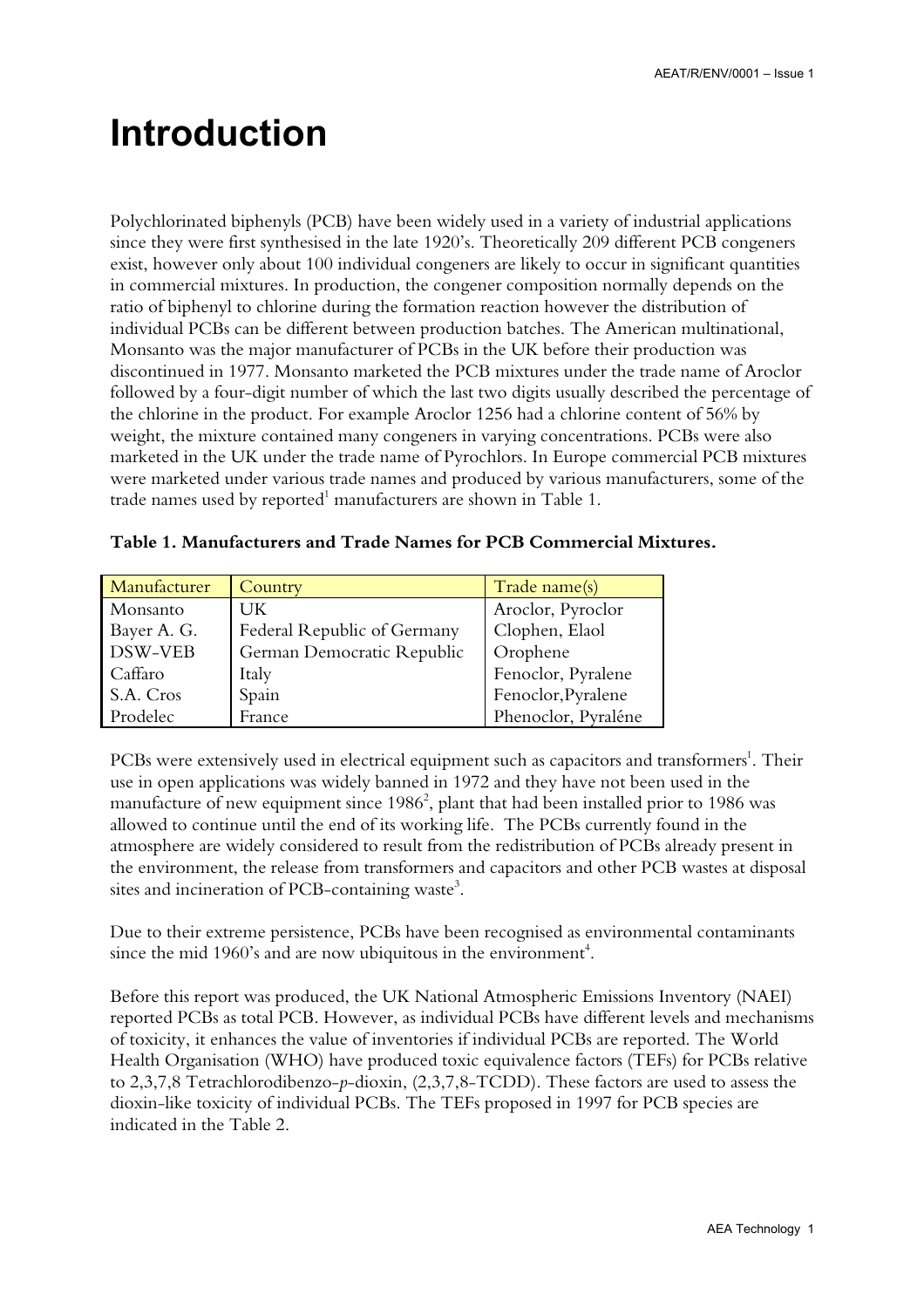| <b>PCB Congener</b>             | <b>IUPAC</b>         | TEF     |
|---------------------------------|----------------------|---------|
|                                 | <b>PCB</b><br>number |         |
| 34,3'4'-tetrachlorobiphenyl     | 77                   | 0.0001  |
| 345,4'-tetrachlorobiphenyl      | 81                   | 0.0001  |
| 345,3'4'-pentachlorobiphenyl    | 126                  | 0.1     |
| 345,3'4'5'-hexachlorobiphenyl   | 169                  | 0.01    |
| 234,3'4'-pentachlorobiphenyl    | 105                  | 0.0001  |
| 2345,4'-pentachlorobiphenyl     | 114                  | 0.0005  |
| 245,3'4'-pentachlorobiphenyl    | 118                  | 0.0001  |
| 345,2'4'-pentachlorobiphenyl    | 123                  | 0.0001  |
| 2345,3'4'-hexachlorobiphenyl    | 156                  | 0.0005  |
| 234,3'4'5'-hexachlorobiphenyl   | 157                  | 0.0005  |
| 245,3'4'5'-hexachlorobiphenyl   | 167                  | 0.00001 |
| 2345,3'4'5'-heptachlorobiphenyl | 189                  | 0.0001  |

#### **Table 2: World Health Organisation Proposed TEFs for PCB congeners (1997).**

The TEFs range over four orders of magnitude and cover just those 12 congeners which exhibit dioxin-like toxicity; the remainder may exhibit different mechanisms of toxicity. The observed difference in the toxicity of congeners means that inventories reporting total PCB could be misleading since the impact of each source could be different from that suggested solely by the total mass of PCB emitted and hence policy actions to abate releases misplaced. A speciated emissions inventory is therefore important.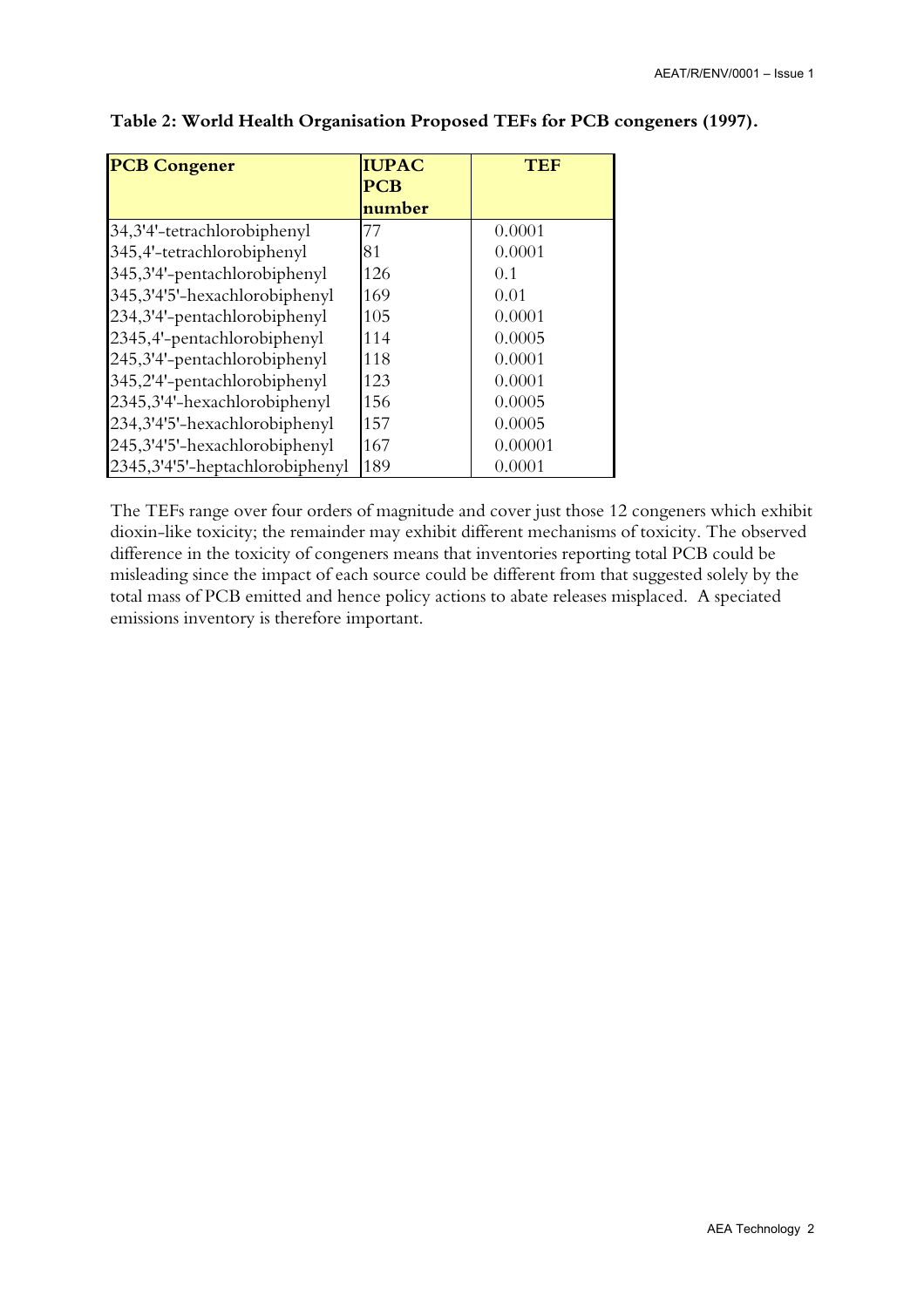## **Methods.**

### **1.1 EMISSION ESTIMATES**

There are limited numbers of measurements speciating the atmospheric emissions of PCB. Where measurements have been made they are typically for a restricted range of PCB congeners. There have however been some studies which estimate the releases of PCBs to the UK environment, these have been completed by  $ETSU<sup>3</sup>$  and  $APARG<sup>5</sup>$ . The ETSU estimates, being more recent, are considered the most accurate to date. The averages of the emission range given in the ETSU report $^3$  for each source are used in the NAEI, and are also used in this report.

### **1.2 SPECIATION**

Speciation is required both for sources which contain PCBs e.g. capacitors, and also for sources where PCBs are formed *in situ*, such as during combustion.

### **1.2.1 Sources containing PCBs**

Analyses of many commercially produced Aroclors have been reported in literature. The information from Schulz $^7$  was most extensive but some information from WHO 1993 $^6$  was also used for NAEI purposes. A number of additional assumptions were made in order to develop speciated emissions profiles:

- the only Aroclors used in individual sources were as reported in Environmental Protection Bulletin 004. PCBs: Properties, Health Risks and Legislation<sup>8</sup>;
- where a number of Aroclors were used in a source sector the ratio of each Aroclor used in the UK has been assumed to be the same as the US sales ratios found in De Voogt et al $^{\rm 1};$
- the PCBs that are released from sources are identical to the congener ratios in the Aroclors which the sources contain;
- there was no selective release of particular PCB congeners from sources and no selective degradation or chemical changes of congeners occurs during the normal usage of Aroclors.

American (USA) figures were used because UK figures were not available and as the major UK manufacturer of Aroclors was Monsanto, a US company, it seemed reasonable that the production of individual Aroclors were in the same ratios in the US and the UK. There is some uncertainty concerning the US sales figures and this leads to uncertainty in the emission profiles. The estimates made by De Voogt et al $^{\rm 1}$  have been used because a summary of available literature was carried out and estimates given. Without reliable UK sales data estimates it isn't possible to remove uncertainty in this area.

The contribution of a particular congener from a particular Aroclor X to emissions from a source Y is calculated using the equation below: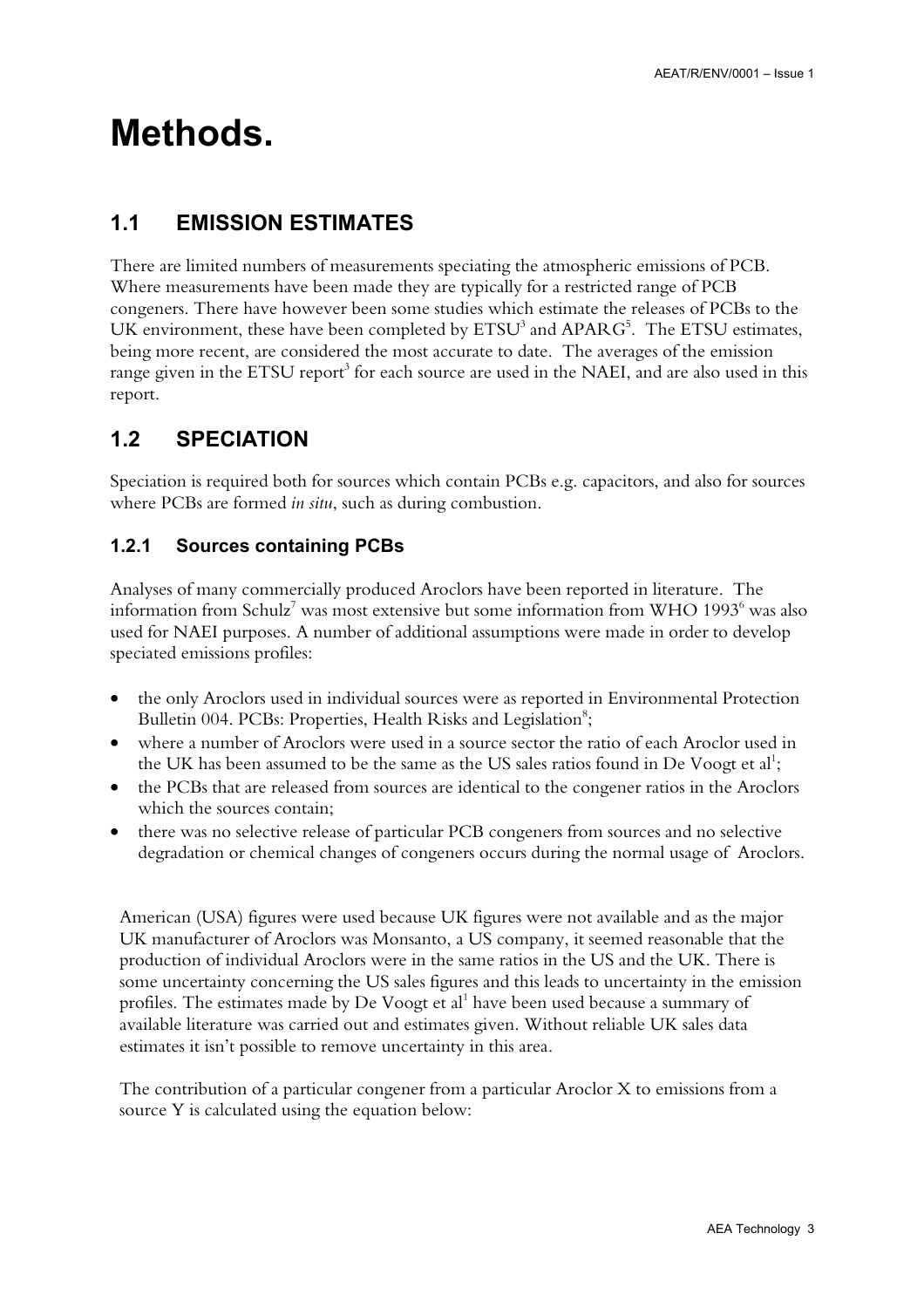$$
A_{y} = B\left(\frac{S}{U}\right)R
$$

Where:  $A_y$  is the Contribution to source Y of congener A from Aroclor X B is the fraction of congener A in Aroclor X S is the US sales\*1 of Aroclor X U is the total US sales\*1 of **all** the Aroclors used in source Y and R is the Release from the source per year.

\* sales from 1957-1975

This calculation is completed for all of the Aroclors used in source Y and for all the congeners. The sum of congeners' contributions from each of the Aroclors used in source Y is then calculated.

#### **Capacitors and Transformers releases.**

The PCB mixtures used in transformers and capacitors are not the same. The calculation shown above was used to estimate separate species profiles for releases from capacitors and transformers. These two profiles were, in turn, used to derive profiles for other emission sources that emit PCB congeners in the course of disposal of old transformers and capacitors, such as fragmentisers, landfill sites and electric arc furnaces.

#### **Fragmentisers and Landfill releases.**

PCB emission profiles for fragmentisers and landfill releases were assumed to be similar to releases from leaking capacitors of the type used in industrial and domestic appliances. Transformers were assumed not be included in the waste materials handled by fragmentiser plants and landfill sites.

#### **Electric Arc Furnaces releases.**

Estimates of emissions from electric arc furnaces have been calculated from the proportions of individual PCBs used in transformers and capacitors in the UK.

#### **1.2.2 Processes Producing PCB – Combustion Sources**

There is little information regarding speciated emissions of PCB formed during combustion and the Department of the Environment, Transport and the Regions (DETR) commissioned studies to produce improved estimates. The tests determined a number of congeners including the 12 PCBs with WHO toxic equivalent factors.

#### **Domestic combustion.**

Emission were quantified from a combustion unit burning seasoned hardwood and house coal in two separate tests. The 12 'WHO' PCB congeners plus an additional 38 congeners were analysed. It has been assumed, where the analysis indicated that there was co-elution of congeners, that the amount of each PCB co-eluting was equal. PCB emission profiles with all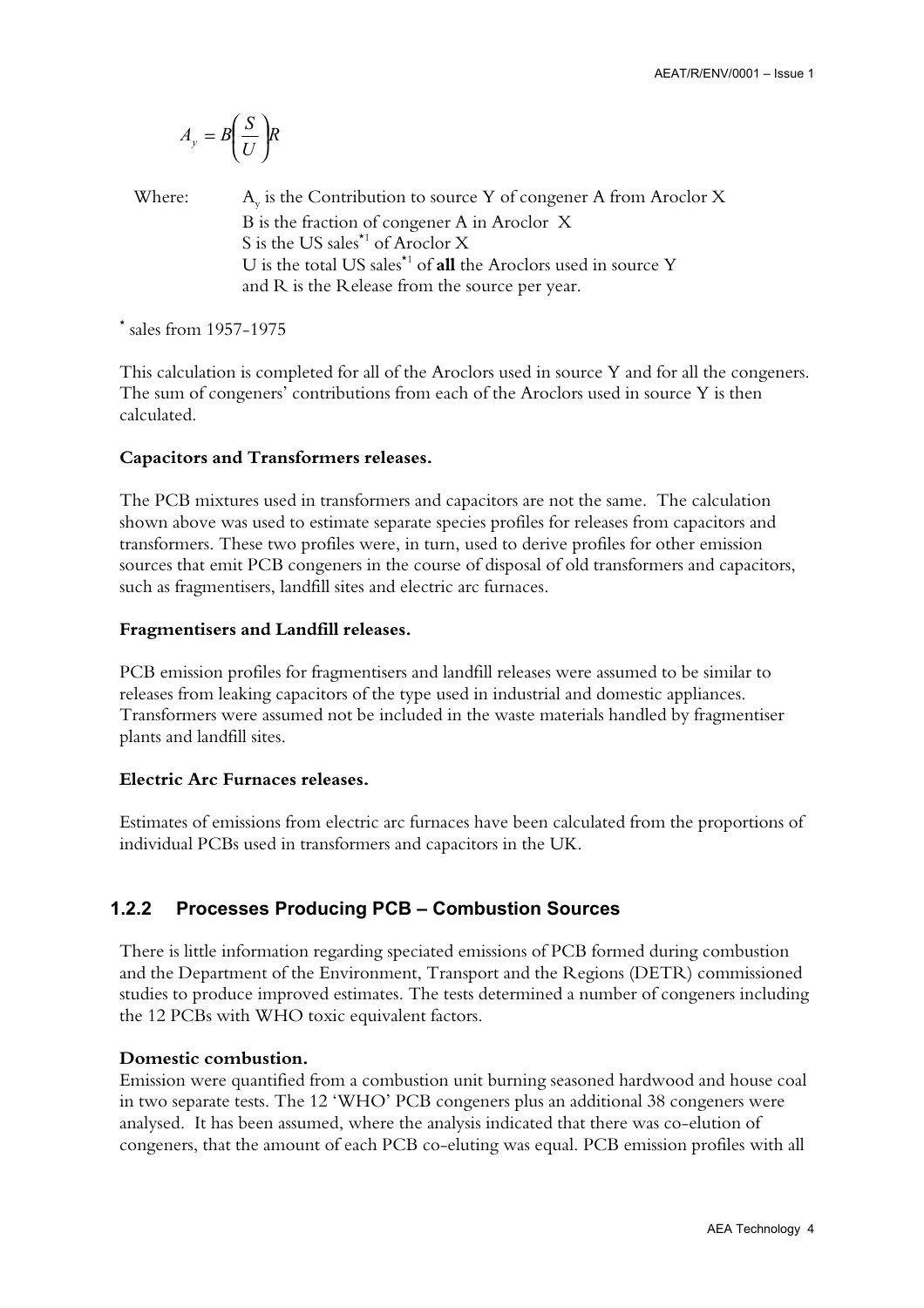of the PCBs analysed were constructed for each of the two fuels, domestic coal and domestic wood.

#### **Industrial Combustion.**

Tests were carried out at two locations within the UK:

- An industrial furniture manufacturing operation that burns the waste wood that is not used in the manufacturing process<sup>9</sup>.
- A school in Yorkshire with a coal fired boiler providing heating and hot water to the school<sup>10</sup>.

The 12 'WHO' PCB congeners plus an additional 12 PCB congeners were analysed and profiles constructed for the two fuels: industrial coal and industrial wood.

The concentrations of the individual PCB found in the flue gas were made into fractions of the overall PCB emissions measured to producing emission profiles for the two appliances. As with the domestic combustion sources, the only PCBs reported in the NAEI were those analysed. A full analysis of all of the 209 PCBs would be required to produce a full speciation.

The individual profiles produced are given in Appendix 1, the profiles used for each source are shown in table 3.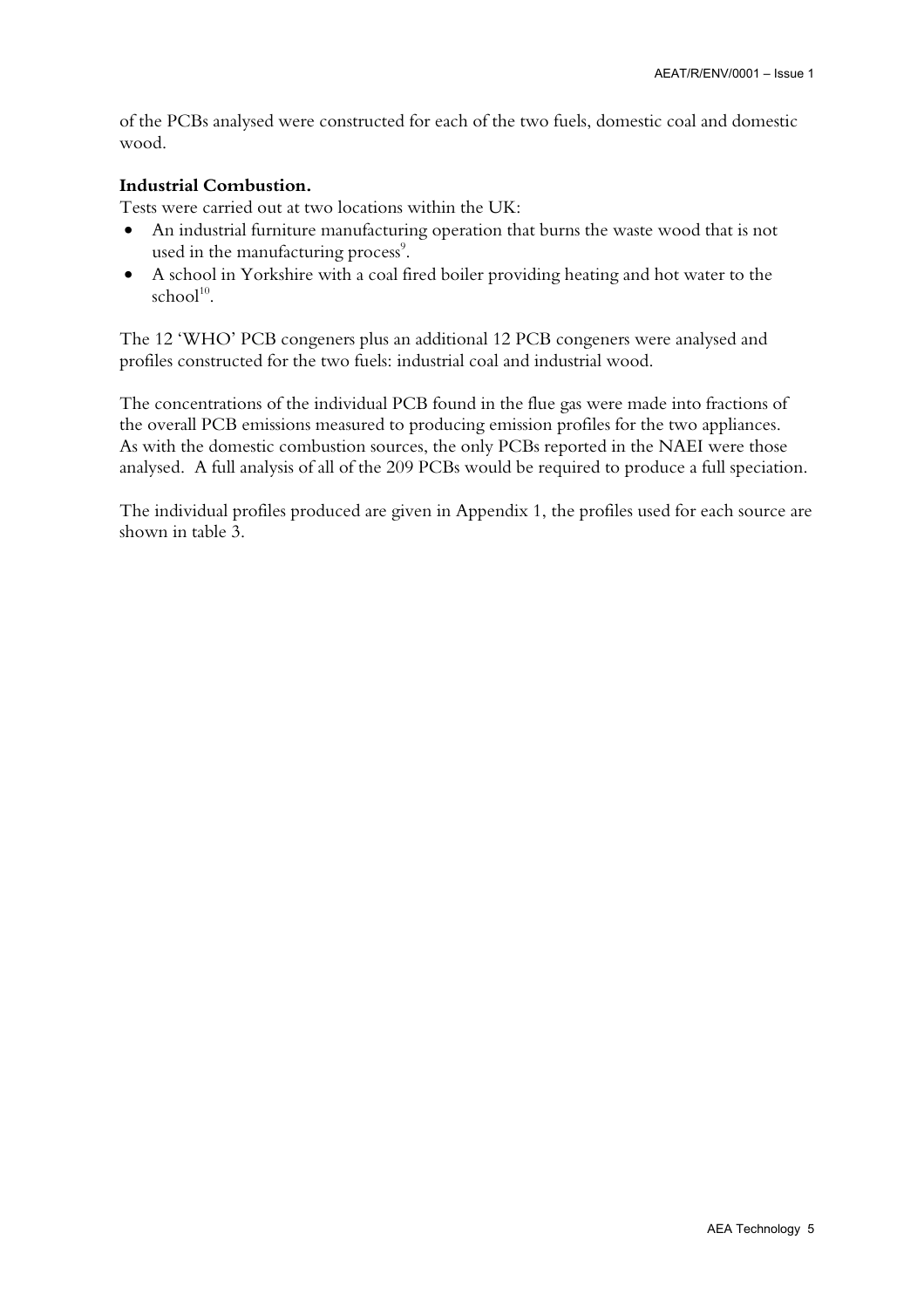| Source                               | Profile Used                      |  |  |
|--------------------------------------|-----------------------------------|--|--|
|                                      |                                   |  |  |
| Agricultural Coal Combustion         | <b>Industrial Coal</b>            |  |  |
| Agricultural Straw Combustion        | Unspeciated                       |  |  |
| Application of Sewage Sludge to Land | Unspeciated                       |  |  |
| <b>Basic Oxygen Furnaces</b>         | Unspeciated                       |  |  |
| Capacitor leakage                    | Capacitors/Fragmentisers/landfill |  |  |
| Coal Combustion for Autogenerators   | <b>Industrial Coal</b>            |  |  |
| Coke Production                      | <b>Industrial Coal</b>            |  |  |
| Combustion of RDF                    | Unspeciated                       |  |  |
| Combustion of Scrap Tyres            | Unspeciated                       |  |  |
| Combustion of Waste Oils             | Unspeciated                       |  |  |
| Domestic Coal Combustion             | Domestic Coal                     |  |  |
| Domestic Wood Combustion             | Domestic Wood                     |  |  |
| Electric Arc Furnaces                | Electric Arc                      |  |  |
| Fragmentisers                        | Capacitors/Fragmentisers/Landfill |  |  |
| Incineration - Chemical Waste        | Unspeciated                       |  |  |
| Incineration - Clinical Waste        | Unspeciated                       |  |  |
| Incineration - Sewage Sludge         | Unspeciated                       |  |  |
| Industrial Coal Combustion           | <b>Industrial Coal</b>            |  |  |
| Industrial Wood Combustion           | Industrial Wood                   |  |  |
| Landfill                             | Capacitors/Fragmentisers/Landfill |  |  |
| Power Stations - Coal                | Unspeciated                       |  |  |
| Power Stations - Municipal Waste     | Unspeciated                       |  |  |
| Power Stations - Oil                 | Unspeciated                       |  |  |
| <b>RDF</b> Manufacture               | Unspeciated                       |  |  |
| Sinter Plant                         | Unspeciated                       |  |  |
| Smokeless Solid Fuel Production      | <b>Industrial Coal</b>            |  |  |
| Transformers                         | Transformer                       |  |  |

**Table 3. Summary of profile used for emission sources.**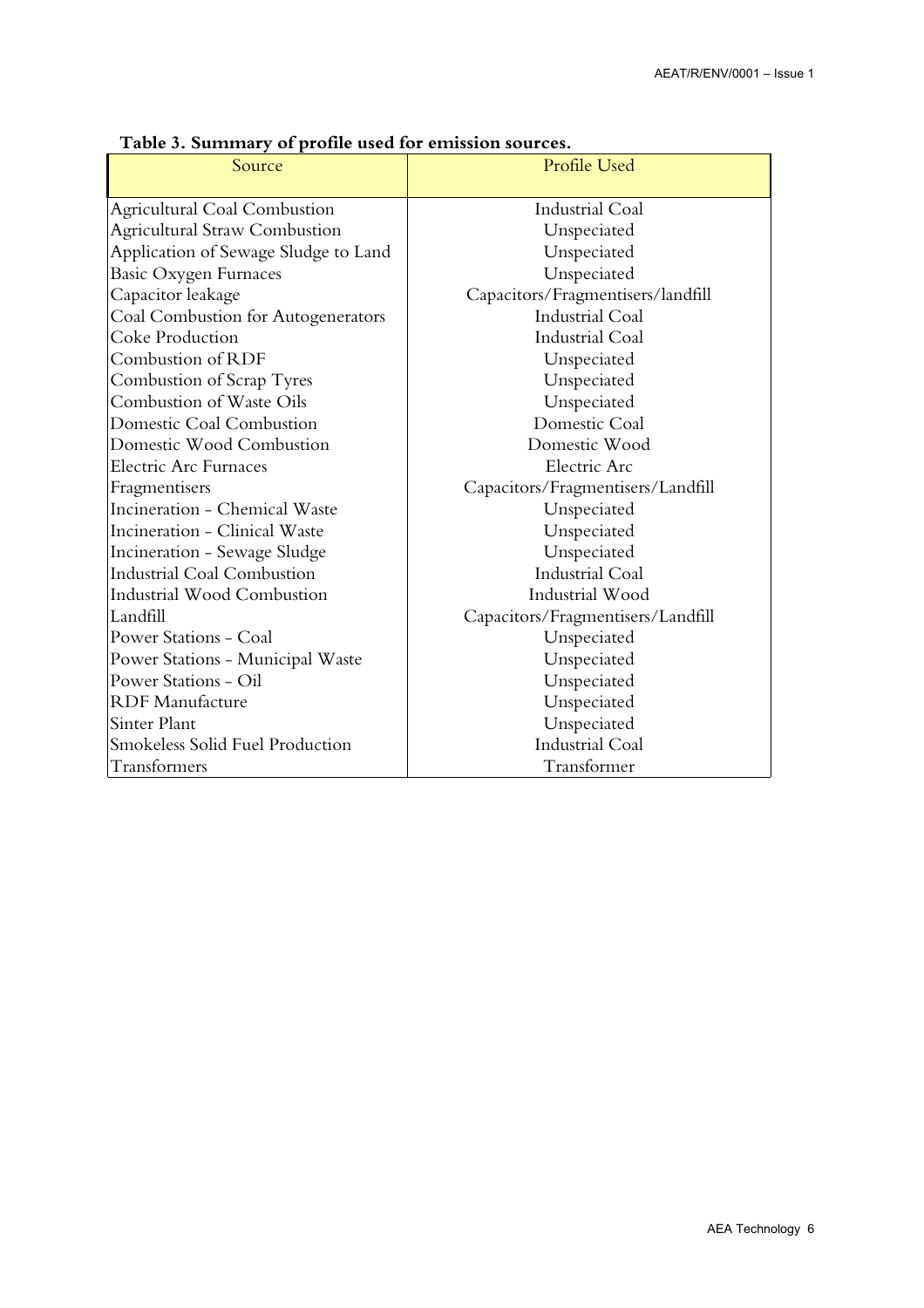# **Results**

The speciation profiles derived by this work and used in the NAEI are shown in Appendix 1. The speciation of >90% of the known PCB emission sources is shown in Table 4 together with an indication of the toxic equivalence values

| Source                               | kg Total   | $\frac{0}{0}$ | kg PCB Total | $\frac{0}{0}$ |
|--------------------------------------|------------|---------------|--------------|---------------|
|                                      | <b>PCB</b> |               | <b>TEF</b>   | (Total        |
|                                      |            |               |              | PCBTEF)       |
| <b>Agricultural Coal Combustion</b>  | < 0.01     | $< 0.01\%$    | 3.35E-06     | 0.01%         |
| <b>Agricultural Straw Combustion</b> | 0.1        | $< 0.01\%$    | Unspeciated  | Unspeciated   |
| Application of Sewage Sludge to Land | 25.5       | 1.23%         | Unspeciated  | Unspeciated   |
| Basic Oxygen Furnaces                | 22.7       | 1.10%         | Unspeciated  | Unspeciated   |
| Capacitor leakage                    | 1571.4     | 75.89%        | $3.52E - 02$ | 69.60%        |
| Coal Combustion for Autogenerators   | 0.7        | 0.03%         | 7.12E-04     | 1.41%         |
| Coke Production                      | 4.0        | 0.19%         | Unspeciated  | Unspeciated   |
| Combustion of RDF                    | 0.01       | $0.00\%$      | Unspeciated  | Unspeciated   |
| Combustion of Scrap Tyres            | 0.2        | 0.01%         | Unspeciated  | Unspeciated   |
| Combustion of Waste Oils             | 1.3        | 0.06%         | Unspeciated  | Unspeciated   |
| Domestic Coal Combustion             | 14.9       | 0.72%         | 5.23E-04     | 1.03%         |
| Domestic Wood Combustion             | 1.8        | 0.09%         | 1.82E-03     | 3.61%         |
| <b>Electric Arc Furnaces</b>         | 219.9      | 10.62%        | $3.76E - 03$ | 7.44%         |
| Fragmentisers                        | 85.7       | 4.14%         | 1.92E-03     | 3.80%         |
| Incineration - Chemical Waste        | 0.7        | 0.03%         | Unspeciated  | Unspeciated   |
| Incineration - Clinical Waste        | 0.4        | 0.02%         | Unspeciated  | Unspeciated   |
| Incineration - Sewage Sludge         | 0.2        | 0.01%         | Unspeciated  | Unspeciated   |
| Industrial Coal Combustion           | 1.8        | 0.08%         | 5.91E-03     | 11.69%        |
| Industrial Wood Combustion           | 0.1        | 0.01%         | 7.74E-05     | 0.15%         |
| Landfill                             | 1.1        | 0.05%         | 2.44E-05     | 0.05%         |
| <b>Power Stations - Coal</b>         | 35.0       | 1.69%         | Unspeciated  | Unspeciated   |
| Power Stations - Municipal Waste     | 5.3        | 0.25%         | Unspeciated  | Unspeciated   |
| <b>Power Stations - Oil</b>          | 3.0        | 0.14%         | Unspeciated  | Unspeciated   |
| <b>RDF</b> Manufacture               | 3.6        | 0.17%         | Unspeciated  | Unspeciated   |
| <b>Sinter Plant</b>                  | 39.9       | 1.92%         | Unspeciated  | Unspeciated   |
| Smokeless Solid Fuel Production      | 0.3        | 0.01%         | 3.08E-04     | 0.61%         |
| Transformers                         | 31.30      | 1.51%         | 3.05E-04     | 0.60%         |
| Total                                | 2070.6     |               | 5.05E-02     |               |

#### **Table 4. Summary of PCB emission estimates in 1999.**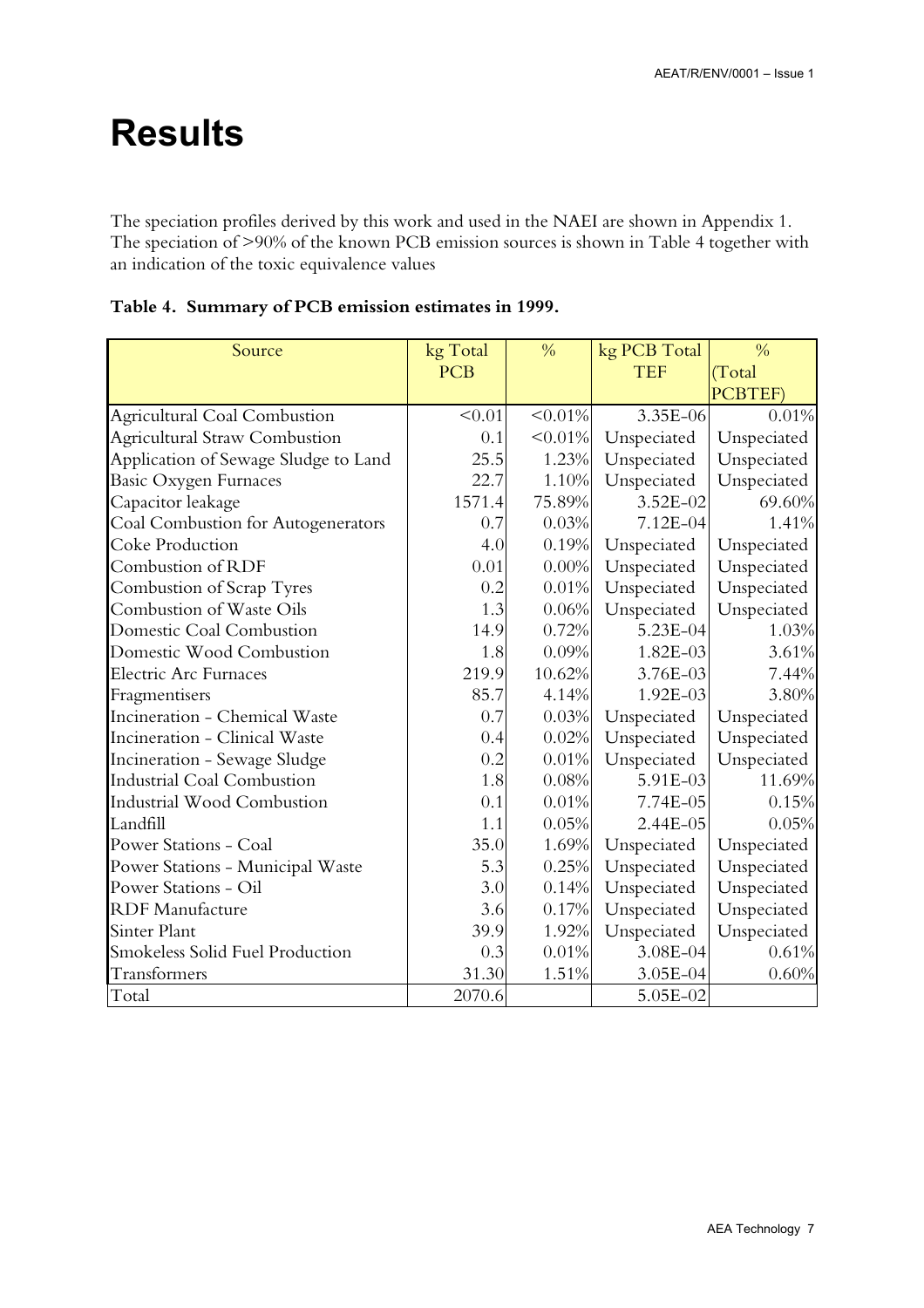# **Discussion.**

Speciation has been completed for a large percentage (>90%) of the total estimated atmospheric emission; sources include transformers, capacitors, landfills, fragmentisers, electric arc furnaces, industrial combustion, domestic combustion, and some agricultural combustion. In the case of industrial and domestic combustion, the speciation only covers a limited set of the more toxic PCBs.

At first glance, the high level of speciation of the PCB inventory (93% of PCB emissions by mass), would appear to ensure reasonably robust estimates of the total emissions expressed as TEQ. However, many of the data used to create the base inventory are estimates or assumptions, only a small number of congeners have TEFs and these congeners are present at very low concentrations in the commercial mixtures. As a result, care should be exercised when using the figures produced.

At present the major source in terms both of total PCB and toxic equivalence (TEQ) is the leakage of material from capacitors and transformers. The source that presently appears to be second in terms of TEQ is industrial coal combustion; this appears to emit 11.7 % of the toxic equivalent but only 1.8 % of the total PCB. In contrast domestic coal combustion is estimated to emit 14.9 % of the total PCB but only 1.0 % of the TEQ. Given the similarity of the processes this suggests that measurement uncertainty is significant especially where only one set of tests is used to determine the PCB profile.

US information have been used to create the PCB speciated profiles for capacitor and transformer releases by assuming that the fraction of the different commercial grades sold in the UK is the same as that in the US. It was also assumed that the composition of the grades was the same in the two countries. These assumptions have not been validated and investigation into recreating the historical situation while important to reduce uncertainty may no longer be possible.

Other information needed to further improve the speciated emissions from the evaporative sources (such as landfills and sewage sludge to land.etc.) include:

- the age profile of disposed white goods and electrical items to enable an assessment of the PCB mixtures present,
- congener specific evaporation rates and chemical reactivity and degradation information to convert the release of PCBs into emission.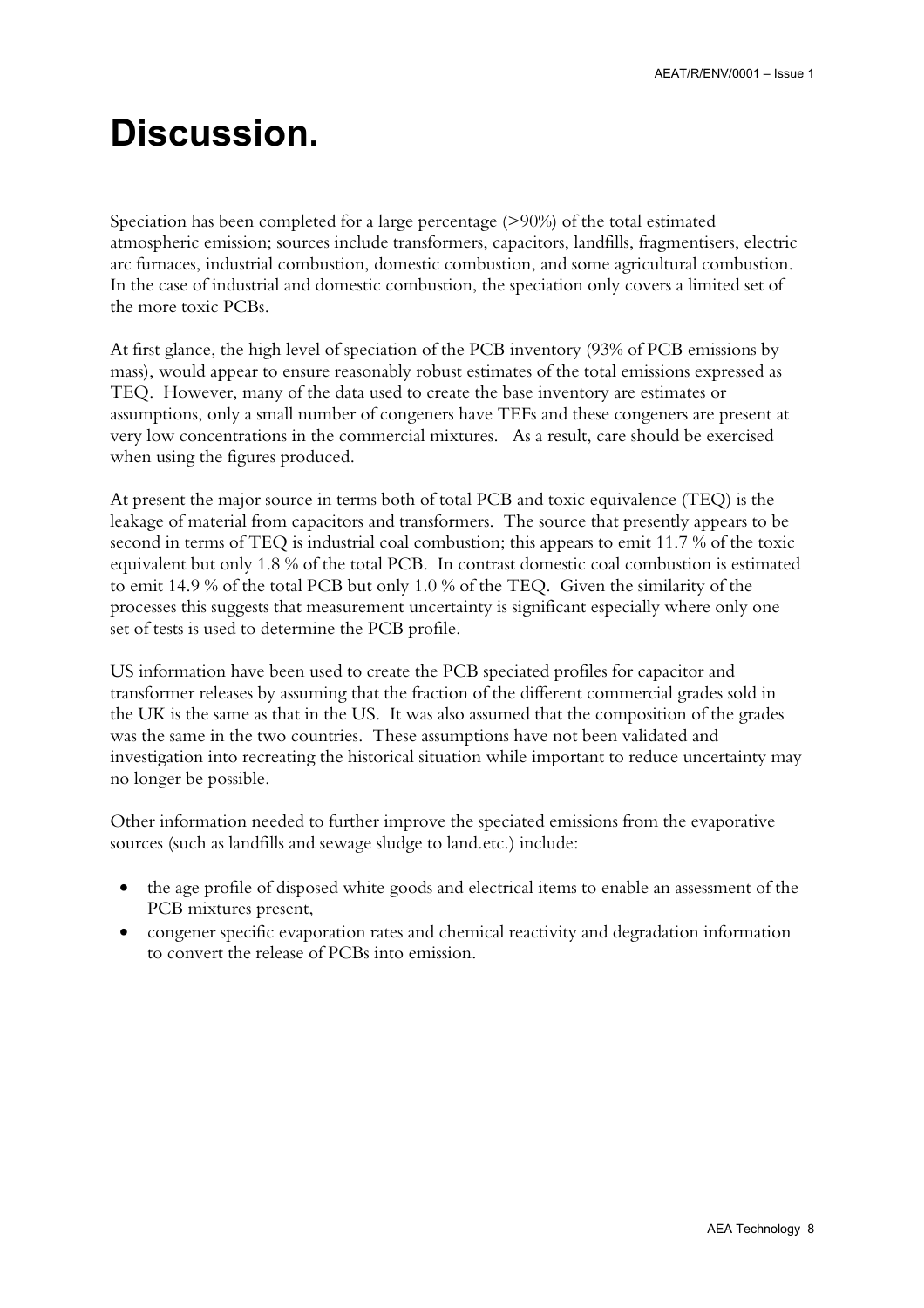## **References**

- 1. Production Properties and usage of PCBs P.DE VOOGT and U.A. Th Brinkmann. Elsevier Science Publishers B.V.(Biomedical Division).1989 pg 3-68.
- 2. Waste Management Paper No 6. Polychlorinated Biphenyl's. London HMSO.
- 3. Releases of PCBs to the UK environment Report to ETSU on Behalf of the DETR. 1997.
- 4. PCBs in the Environment. K. C. Jones, V. Burnett, Duarte-Davidson and K. S. Waterhouse.
- 5. Report on the Abatement of Toxic Organic Micropollutants (TOMPs) from Stationary Sources (1995) Air Pollution Review Group (APARG) Prepared at the request of the Air Quality Division, Department of the Environment.
- 6. Environmental Health Criteria 140. Polychlorinated Biphenyl's and Terphenyls (Second Edition). WHO 1993.
- 7. Complete Characterisation of Polychlorinated Biphenyl Congeners in Commercial Arochlor and Clophen Mixtures by Multidimensional gas Chromatography-Electron Capture Detection. Detef E. Schulz, Gert Petrick and Jan C. Duinker. Environ Sci Technol., Vol. 23, No7, 1989.
- 8. Polychlorinated Biphenyls: Properties Health risks and Legislation. B D Crittenden, et al
- 9. Thistlethwaite, G., Determination of Atmospheric Pollutant Emission Factors at a Small Industrial Wood Burning Furnace, AEA Technology, Report No AEAT/R/ENV/0518, March 2001
- 10. Thistlethwaite, G., Determination of Atmospheric Pollutant Emission Factors at a Small Coal-fired Heating Boiler, AEA Technology, Report No AEAT/R/ENV/0517, March 2001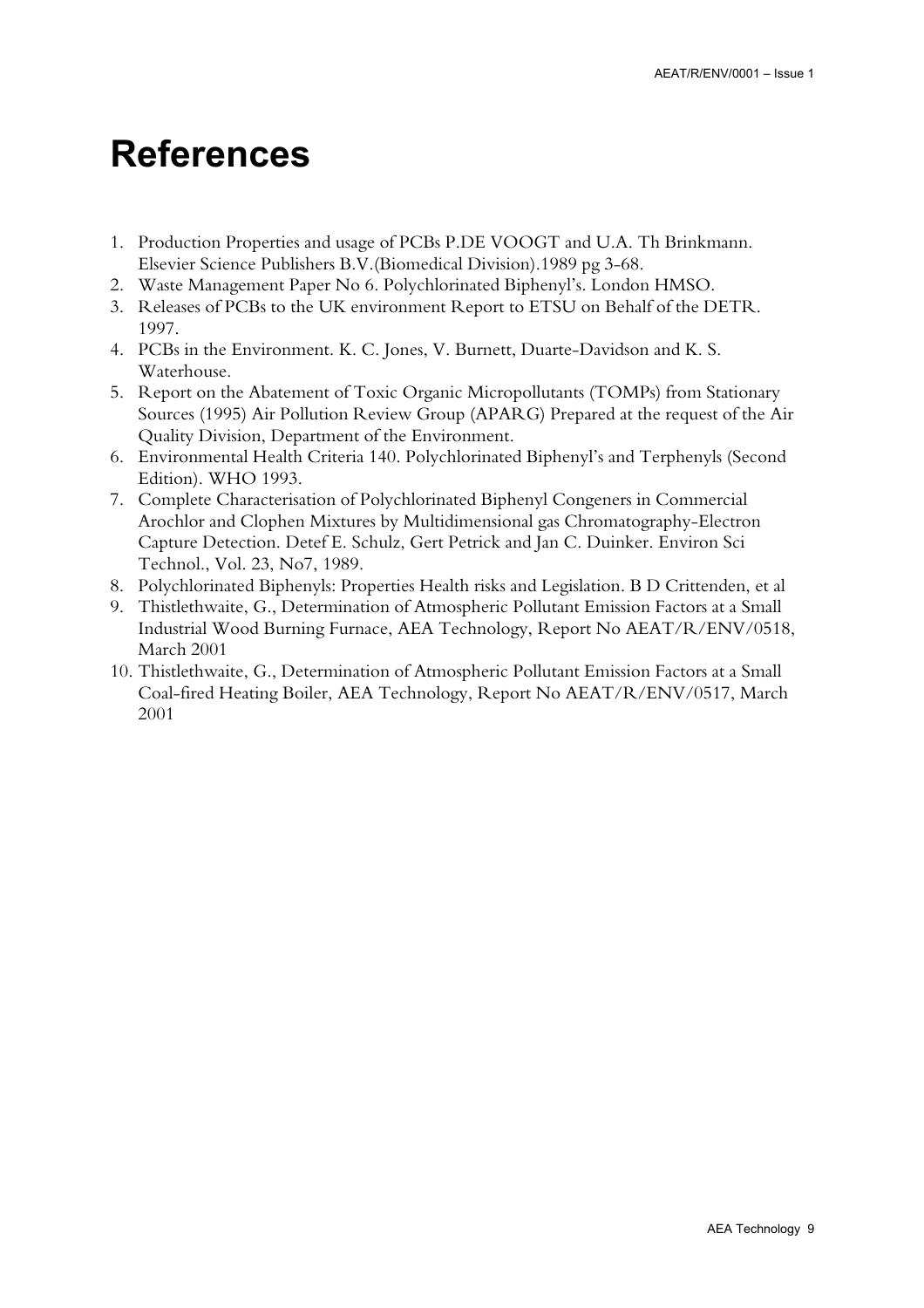# **Appendices**

### **CONTENTS**

Appendix 1 Speciation Profiles<br>Appendix 2 NAEI output of Es NAEI output of Estimated Speciated Emissions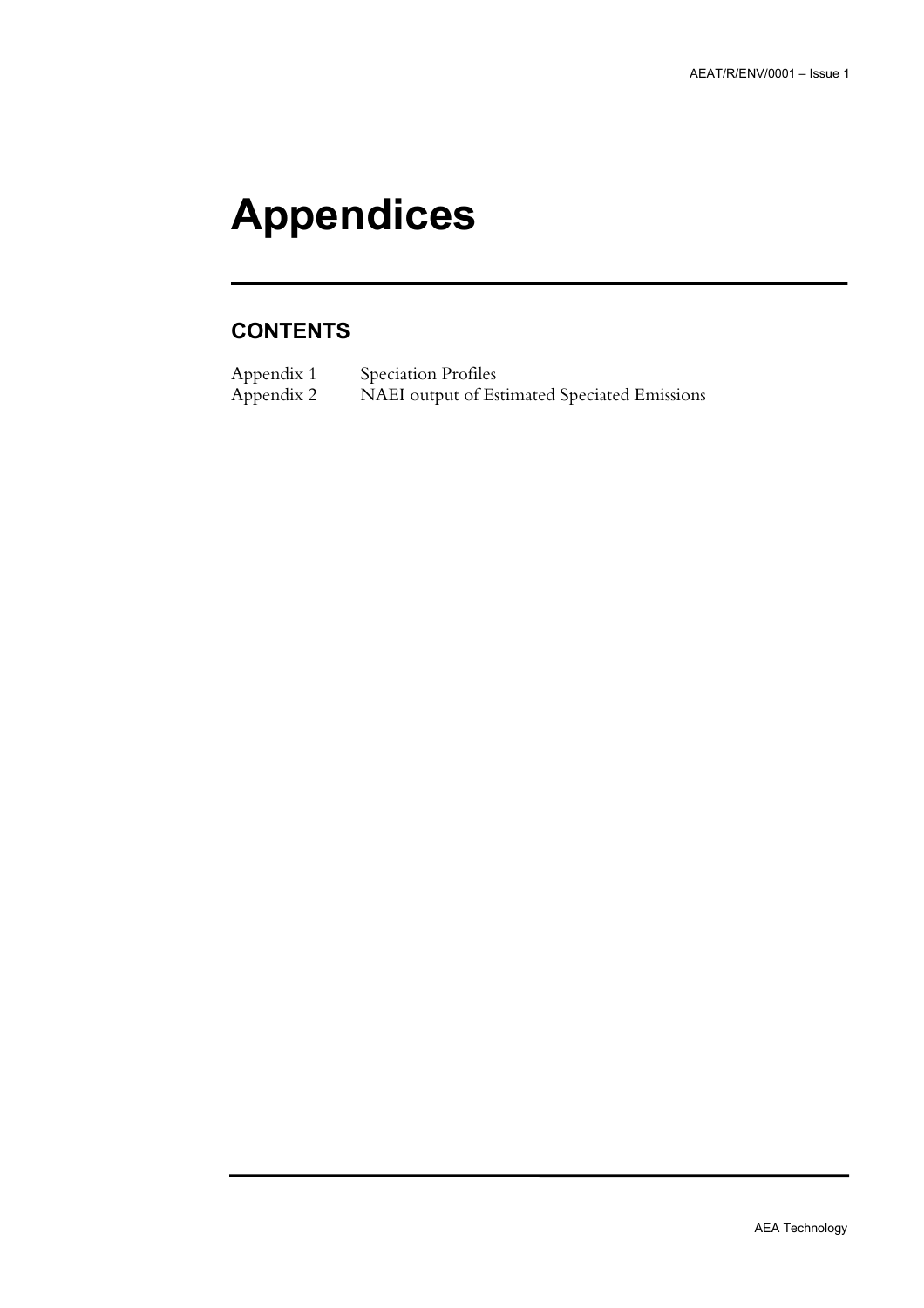# **Appendix 1 Speciation Profiles.**

The species profiles used in the NAEI are shown in the Tables below. Where no number is given, no analysis was carried out and no data are available.

| <b>IUPAC</b>   | <b>Emission Profile</b> |                |              |               |
|----------------|-------------------------|----------------|--------------|---------------|
| <b>PCB</b>     | Transformer             | Capacitor,     | Electric Arc | Domestic Coal |
|                |                         | Fragmentisers, |              |               |
|                |                         | Landfill       |              |               |
| $\mathbf{1}$   | 0.003884059             | 0.034370855    | 0.021647897  |               |
| $\overline{2}$ | 0.000210699             | 0.003068348    | 0.001875774  |               |
| $\overline{3}$ | 0.000998861             | 0.01668636     | 0.010139546  |               |
| $\overline{4}$ | 0.024765643             | 0.020927662    | 0.022529355  |               |
| 5              | 0.000983264             | 0.001282728    | 0.001157754  |               |
| 6              | 0.008411278             | 0.00799876     | 0.008170915  |               |
| 7              | 0.001583065             | 0.0021451      | 0.001910548  |               |
| 8              | 0.043187963             | 0.03754428     | 0.039899541  |               |
| 9              | 0.002831665             | 0.003095741    | 0.002985535  |               |
| 10             | 0.000772565             | 0.000934818    | 0.000867105  |               |
| 11             | 7.02331E-05             | 0.000166179    | 0.000126138  |               |
| 12             | 0.000351166             | 0.000675053    | 0.000539886  |               |
| 13             | 0.001394705             | 0.001906566    | 0.001692952  |               |
| 14             | $\overline{0}$          | 2.07667E-05    | 1.21002E-05  |               |
| 15             | 0.012274101             | 0.011785502    | 0.011989407  |               |
| 16             | 0.021917278             | 0.014312791    | 0.017486347  |               |
| 17             | 0.022728881             | 0.015112761    | 0.018291172  | 1.39389E-05   |
| 18             | 0.065205657             | 0.046138522    | 0.05409575   | 1.39389E-05   |
| 19             | 0.005656588             | 0.003771788    | 0.004558366  |               |
| 20             | 0.00358189              | 0.002561054    | 0.002987077  |               |
| 21             | $\left( \right)$        |                | 0            |               |
| 22             | 0.017493692             | 0.012587788    | 0.014635153  | 0.026799932   |
| 23             | 7.02331E-05             | 3.63643E-05    | 5.04987E-05  |               |
| 24             | 0.000772565             | 0.000529867    | 0.000631151  |               |
| 25             | 0.00379259              | 0.002592204    | 0.003093158  |               |
| 26             | 0.008255214             | 0.005912068    | 0.006889926  |               |
| 27             | 0.003230725             | 0.002088318    | 0.002565075  |               |
| 28             | 0.042913772             | 0.030454226    | 0.035653929  | 0.037333122   |
| 29             | 0.000561865             | 0.000348046    | 0.000437278  |               |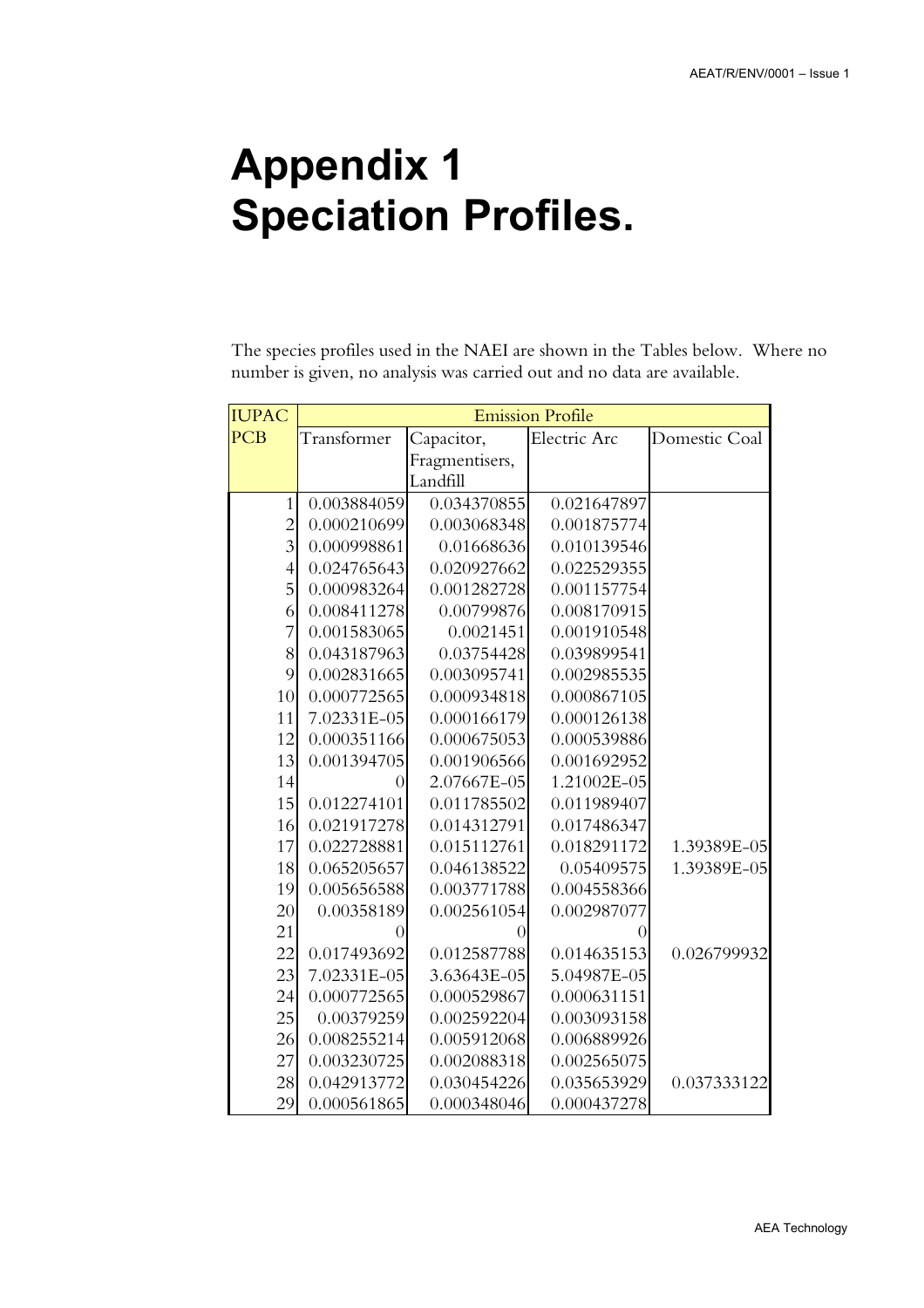| 30 | $\theta$         | 3.63643E-05      | 2.11885E-05      |             |
|----|------------------|------------------|------------------|-------------|
| 31 | 0.044851528      | 0.033349459      | 0.038149581      | 0.037333122 |
| 32 | 0.012015507      | 0.008405937      | 0.009912307      |             |
| 33 | 0.030444569      | 0.022355084      | 0.025731043      |             |
| 34 | 0.000210699      | 0.000145457      | 0.000172685      |             |
| 35 | 0.000421399      | 0.000238953      | 0.000315092      |             |
| 36 | 0.000343321      | $\theta$         | 0.000143277      |             |
| 37 | 0.012577372      | 0.003953893      | 0.007552702      |             |
| 38 | 0                | $_{0}$           | 0                |             |
| 39 | $\left( \right)$ | $\left( \right)$ |                  |             |
| 40 | 0.005828865      | 0.003345314      | 0.004381767      |             |
| 41 | 0.005874815      | 0.007131232      | 0.006606896      | 0.176708564 |
| 42 | 0.008175331      | 0.005691711      | 0.006728192      |             |
| 43 | 0.001264197      | 0.000981836      | 0.001099673      |             |
| 44 | 0.024742462      | 0.019189491      | 0.021506895      | 0.019774707 |
| 45 | 0.006544063      | 0.004712747      | 0.005477005      |             |
| 46 | 0.002917495      | 0.002083477      | 0.002431535      |             |
| 47 | 0.006914351      | 0.005036169      | 0.005819985      |             |
| 48 | 0.008296675      | 0.006048828      | 0.006986915      |             |
| 49 | 0.021154802      | 0.01534529       | 0.017769755      | 0.38464035  |
| 50 | 0.000140466      | 0.000166224      | 0.000155475      |             |
| 51 | 0.001193963      | 0.000846763      | 0.000991659      |             |
| 52 | 0.024731835      | 0.020130247      | 0.022050613      | 0.013181589 |
| 53 | 0.004762679      | 0.003518595      | 0.004037785      |             |
| 54 | 7.02331E-05      | 8.3112E-05       | 7.77373E-05      | 3.63342E-05 |
| 55 | 0.000584204      | 0.000244405      | 0.000386212      |             |
| 56 | 0.011694955      | 0.007785407      | 0.009416966      | 0.005505881 |
| 57 | 0.000210699      | 3.63643E-05      | 0.000109119      |             |
| 58 | 7.02331E-05      | $\theta$         | 2.93102E-05      |             |
| 59 | 0.001918634      | 0.001283462      | 0.001548536      |             |
| 60 | 0.007910257      | 0.004417538      | 0.005875143      | 0.005505881 |
| 61 | 0                | $\left( \right)$ | $_{0}$           | 0.003775129 |
| 62 | U                |                  |                  |             |
| 63 | 0.001347119      | 0.000855303      | 0.001060551      |             |
| 64 | 0.012522867      | 0.008826067      | 0.010368841      | 0.176708564 |
| 65 | $\theta$         | $\theta$         | $\left( \right)$ |             |
| 66 | 0.029331346      | 0.022121089      | 0.025130123      |             |
| 67 | 0.000865137      | 0.000291243      | 0.000530744      |             |
| 68 | 0                |                  |                  |             |
| 69 | 7.02331E-05      | 3.63643E-05      | 5.04987E-05      |             |
| 70 | 0.034475224      | 0.037562371      | 0.036274022      | 0.013846012 |
| 71 | 0.006202061      | 0.004642032      | 0.005293074      |             |
| 72 | 0.000140466      | 3.63643E-05      | 7.98089E-05      |             |
| 73 | $\left( \right)$ | 3.63643E-05      | 2.11885E-05      |             |
| 74 | 0.017562147      | 0.015170591      | 0.016168652      | 0.003775129 |
| 75 | 0.006367775      | $\theta$         | 0.002657443      |             |
| 76 | 0.000443738      | 6.26733E-05      | 0.000221702      |             |
| 77 | 0.001861089      | 0.000710174      | 0.001190482      | 0.002376124 |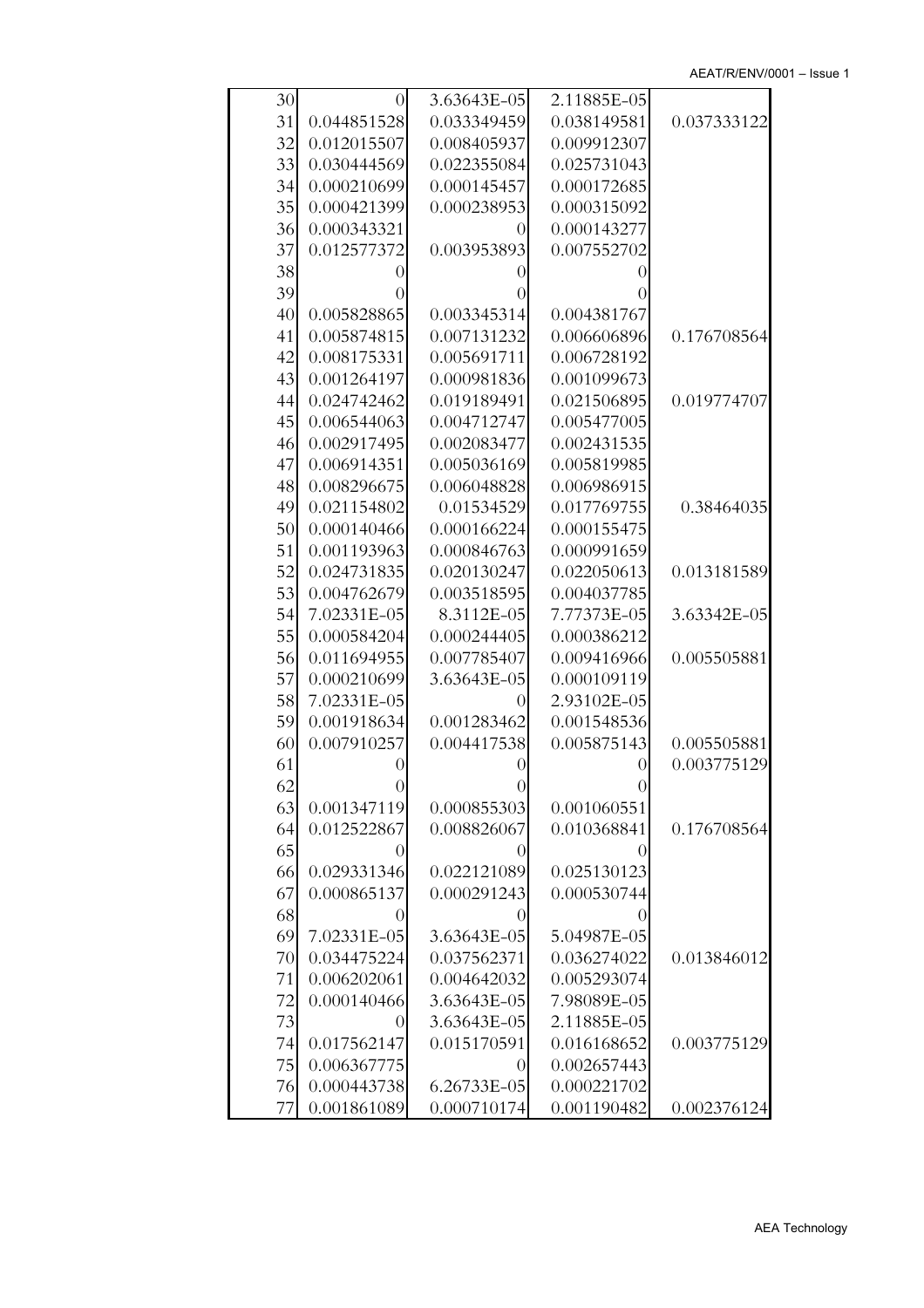| 78  | $\overline{0}$   | $\theta$         | 0                |             |
|-----|------------------|------------------|------------------|-------------|
| 79  | $_{()}$          | $\overline{0}$   | 0                |             |
| 80  | $\left( \right)$ | $_{0}$           | 0                |             |
| 81  | 0.00331258       | 0.008899615      | 0.006567995      |             |
| 82  | 0.002339855      | 0.001462254      | 0.0018285        |             |
| 83  | 0.000507229      | $\theta$         | 0.00021168       |             |
| 84  | 0.005499366      | 0.00855891       | 0.00728208       |             |
| 85  | 0.007090975      | 0.014357037      | 0.011324715      |             |
| 86  | 0.000367071      | 0.000438713      | 0.000408815      |             |
| 87  | 0.010870416      | 0.020133369      | 0.01626769       | 0.002566623 |
| 88  | 9.2572E-05       | 6.26733E-05      | 7.51508E-05      |             |
| 89  | 0.000485199      | 0.00037604       | 0.000421595      |             |
| 90  | 0.002124316      | 0.00075208       | 0.001324751      | 0.005766074 |
| 91  | 0.002607435      | 0.003362237      | 0.003047237      |             |
| 92  | 0.002443252      | 0.003216779      | 0.002893966      |             |
| 93  | 0.000162805      | 6.26733E-05      | 0.000104461      |             |
| 94  | 9.2572E-05       | 9.90377E-05      | 9.63394E-05      |             |
| 95  | 0.012366305      | 0.012440302      | 0.012409421      | 0.008135694 |
| 96  | 0.000233038      | 0.000171766      | 0.000197337      |             |
| 97  | 0.008521233      | 0.016049218      | 0.012907587      |             |
| 98  |                  |                  |                  |             |
| 99  | 0.010716168      | 0.022316552      | 0.017475401      | 0.003726343 |
| 100 | $_{()}$          | $\left( \right)$ | $\theta$         |             |
| 101 | 0.020351031      | 0.03105897       | 0.026590259      | 0.005766074 |
| 102 | 0.000670343      | 0.000646844      | 0.000656651      |             |
| 103 | 9.2572E-05       | 9.90377E-05      | 9.63394E-05      |             |
| 104 | 0                | $\left( \right)$ | 0                | 1.39389E-05 |
| 105 | 0.01646368       | 0.038031965      | 0.029030941      | 0.004432582 |
| 106 | $\left( \right)$ | 3.63643E-05      | 2.11885E-05      |             |
| 107 | 0                |                  | $\left( \right)$ |             |
| 108 | $\left( \right)$ |                  |                  |             |
| 109 | 0.001866681      | 0.004011094      | 0.003116173      |             |
| 110 | 0.02394861       | 0.046602288      | 0.0371483        | 0.009766549 |
| 111 | $\theta$         |                  | $\left( \right)$ |             |
| 112 | 9.2572E-05       | 6.26733E-05      | 7.51508E-05      |             |
| 113 | 0.000982908      | 0.002757627      | 0.002016989      |             |
| 114 | 0.000925542      | 0.002005547      | 0.001554832      | 0.000255547 |
| 115 | 0.000351166      | $_{0}$           | 0.000146551      | 0.002566623 |
| 116 | 0.000268066      | 0.00075208       | 0.000550088      |             |
| 117 | 0.027620441      | 0.076900196      | 0.056334432      |             |
| 118 | 0.005907496      | 0.000965708      | 0.003028049      | 0.01067258  |
| 119 | 0.000140466      | $\theta$         | 5.86204E-05      |             |
| 120 | 0                | $\theta$         | $\theta$         |             |
| 121 | $\theta$         | $\overline{0}$   | 0                |             |
| 122 | 0.000587243      | 0.001253467      | 0.000975434      |             |
| 123 | 0.000791509      | 0.001629507      | 0.001279788      | 0.000734117 |
| 124 | 0.001161002      | 0.002381587      | 0.001872204      |             |
| 125 | 8.93553E-05      | 0.000250693      | 0.000183363      |             |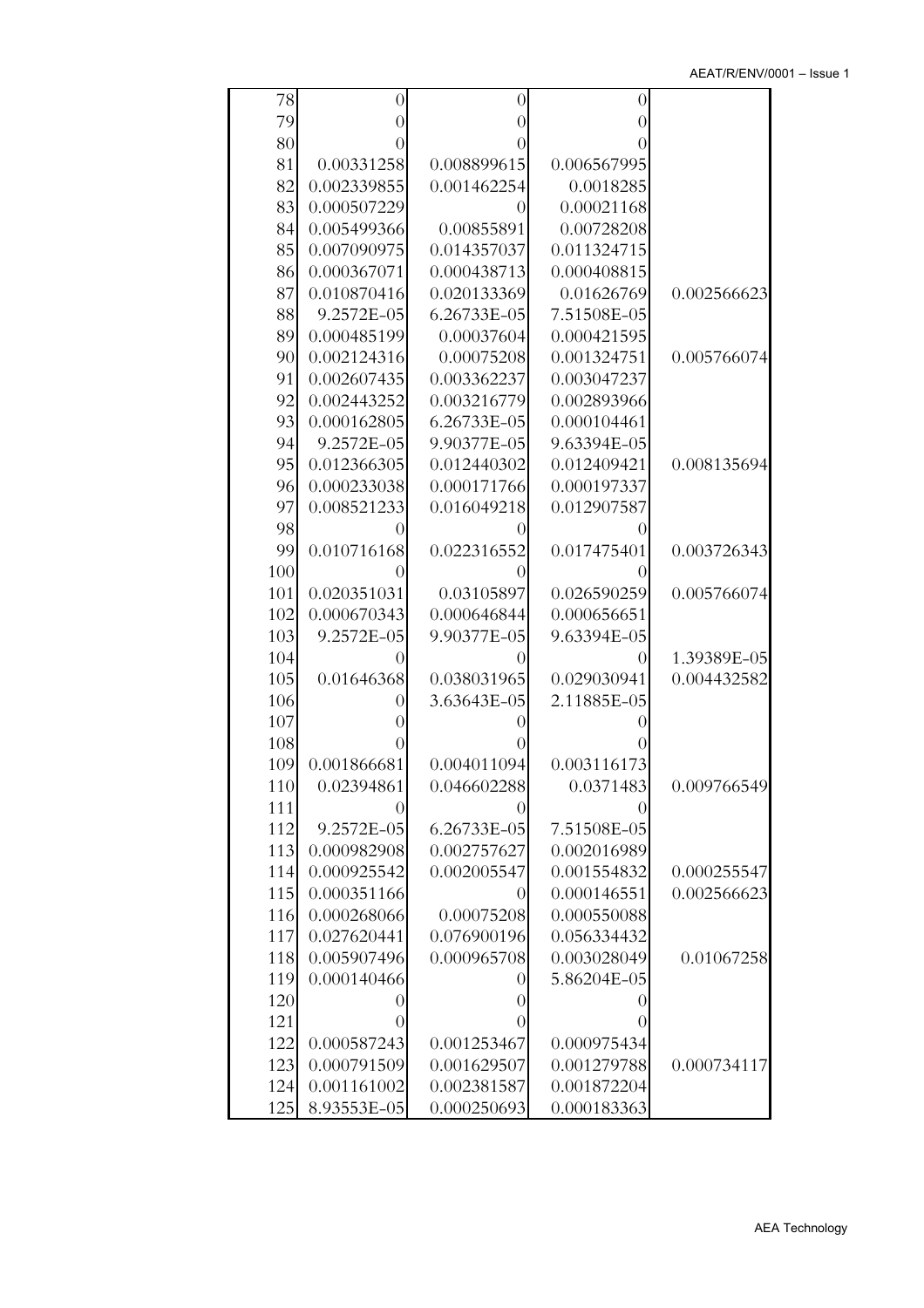| 126 | 4.46777E-05      | 0.000125347      | 9.16813E-05      | 0.000202161 |
|-----|------------------|------------------|------------------|-------------|
| 127 | $\left( \right)$ | $\left( \right)$ |                  |             |
| 128 | 0.004300322      | 0.009536732      | 0.007351438      |             |
| 129 | 0.001097419      | 0.002444261      | 0.001882188      |             |
| 130 | 0.001000923      | 0.00169218       | 0.0014037        |             |
| 131 | 0.000279035      | 0.00056406       | 0.000445112      |             |
| 132 | 0.007073802      | 0.008784652      | 0.008070668      | 0.006202827 |
| 133 | 0.000258811      | 0.00037604       | 0.000327117      |             |
| 134 | 0.000863273      | 0.001065447      | 0.000981074      |             |
| 135 | 0.00249614       | 0.001817527      | 0.00210073       |             |
| 136 | 0.002743181      | 0.00150416       | 0.002021237      |             |
| 137 | 0.001106675      | 0.002820301      | 0.002105159      |             |
|     |                  |                  |                  |             |
| 138 | 0.019653525      | 0.032360214      | 0.027057371      |             |
| 139 | 0.000134033      | 0.00037604       | 0.000275044      |             |
| 140 | 6.70165E-05      | 0.00018802       | 0.000137522      |             |
| 141 | 0.005317707      | 0.003760401      | 0.004410306      | 0.002002561 |
| 142 | 0                | $\left( \right)$ |                  |             |
| 143 | 4.46777E-05      | 0.000125347      | 9.16813E-05      |             |
| 144 | 0.001003248      | 0.000626733      | 0.000783863      |             |
| 145 |                  |                  |                  |             |
| 146 | 0.002637314      | 0.002694954      | 0.002670899      |             |
| 147 | 0.000187566      | 0.000438713      | 0.000333903      |             |
| 148 | 0                | $\left( \right)$ |                  |             |
| 149 | 0.016523076      | 0.010790199      | 0.013182682      | 0.005738196 |
| 150 | 0                | $\left( \right)$ | $\left( \right)$ |             |
| 151 | 0.005369853      | 0.00112812       | 0.002898309      | 0.001816708 |
| 152 | $\left( \right)$ |                  |                  |             |
| 153 | 0.021114226      | 0.019251101      | 0.020028633      | 0.006202827 |
| 154 | 6.70165E-05      | 0.00018802       | 0.000137522      |             |
| 155 | 0                | $\left( \right)$ | $\theta$         | 5.57558E-05 |
| 156 | 0.003069481      | 0.006204661      | 0.004896267      | 0.001421772 |
| 157 | 0.00082684       | 0.001378814      | 0.00114846       | 0.000274132 |
| 158 | 0.002785019      | 0.004575154      | 0.003828083      | 0.001352077 |
| 159 | 0                | $_{0}$           | $\left( \right)$ |             |
| 160 | 0                | $\overline{0}$   | $_{0}$           |             |
| 161 | $\theta$         | 0                |                  |             |
| 162 | 0.000153858      | 0.000125347      | 0.000137245      |             |
| 163 | 0.005791359      | 0.005264561      | 0.005484408      |             |
| 164 | 0.000635137      | 0.001201177      | 0.000964953      |             |
| 165 | 0                | $\theta$         |                  |             |
| 166 | 0.000111694      | 0.000313367      | 0.000229203      |             |
| 167 | 0.000952017      | 0.001817527      | 0.001456327      | 0.000580789 |
| 168 | 3.7936E-05       | 6.26733E-05      | 5.23498E-05      |             |
| 169 |                  | 0                | $\theta$         | 0.001230808 |
| 170 | 0.006339793      | 0.0018802        | 0.003741308      | 0.000954817 |
| 171 | 0.001840961      | 0.000532209      | 0.001078386      |             |
|     |                  |                  |                  |             |
| 172 | 0.000924862      | 0.00018802       | 0.000495524      |             |
| 173 | 9.35832E-05      | $\boldsymbol{0}$ | 3.90548E-05      |             |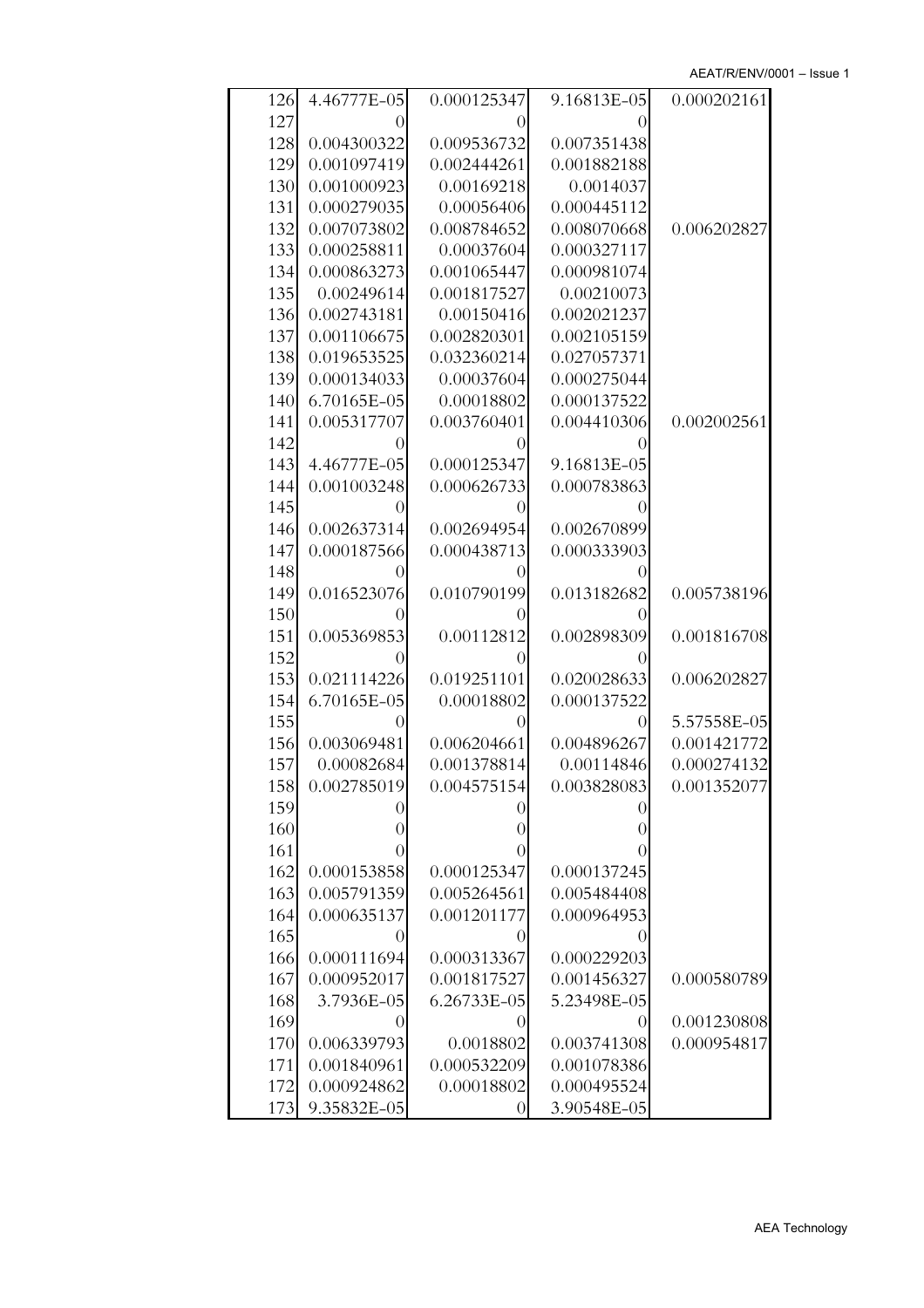AEAT/R/ENV/0001 – Issue 1

| 174 | 0.006749759      | 0.000689407      | 0.003218555      | 0.001491466 |
|-----|------------------|------------------|------------------|-------------|
| 175 | 0.000265152      | $\left( \right)$ | 0.000110655      | 0.003475442 |
| 176 | 0.00073981       | 6.26733E-05      | 0.000345261      | 0.000943201 |
| 177 | 0.003534222      | 0.00037604       | 0.001694034      | 0.001904988 |
| 178 | 0.001183273      | 0.000125347      | 0.000566848      | 2.78779E-05 |
| 179 | 0.002805382      | 0.000125347      | 0.001243797      | 7.4341E-05  |
| 180 | 0.014428397      | 0.00225624       | 0.007336008      | 0.003475442 |
| 181 |                  |                  |                  |             |
| 182 | $\theta$         |                  |                  |             |
| 183 | 0.003610094      | 0.000501387      | 0.001798734      | 0.000943201 |
| 184 | $\theta$         |                  |                  |             |
| 185 | 0.000771004      | 6.26733E-05      | 0.000358279      |             |
| 186 | $\theta$         | $\mathcal{O}$    |                  |             |
| 187 | 0.007331083      | 0.000438713      | 0.003315084      | 0.001904988 |
| 188 | $\left( \right)$ | $\mathcal{O}$    | $\left( \right)$ | 2.78779E-05 |
| 189 | 0.000178311      | 6.26733E-05      | 0.000110932      | 7.4341E-05  |
| 190 | 0.001196756      | 0.000250693      | 0.000645511      | 0.000954817 |
| 191 | 0.000233958      | $\left( \right)$ | 9.76369E-05      |             |
| 192 |                  | $\left( \right)$ |                  |             |
| 193 | 0.000608291      | $\left( \right)$ | 0.000253856      |             |
| 194 | 0.002549085      | 6.26733E-05      | 0.00110032       | 0.000436753 |
| 195 | 0.001200984      | 0                | 0.000501203      |             |
| 196 | 0.001232179      | 0                | 0.000514221      |             |
| 197 | 9.35832E-05      | $\Omega$         | 3.90548E-05      |             |
| 198 | 9.35832E-05      | 0                | 3.90548E-05      |             |
| 199 | 0.002751849      | 6.26733E-05      | 0.001184938      | 0.000120804 |
| 200 | 0.000343138      | 0                | 0.000143201      |             |
| 201 | 0.000327541      | 0                | 0.000136692      |             |
| 202 | 0.000421124      | 0                | 0.000175747      |             |
| 203 | 0.00151967       | 6.26733E-05      | 0.000670717      | 0.000803812 |
| 204 |                  | 0                |                  |             |
| 205 | 0.000124778      |                  | 5.2073E-05       |             |
| 206 | 0.001196939      | 0.00030261       | 0.000675838      |             |
| 207 | 4.67916E-05      | 0                | 1.95274E-05      |             |
| 208 | 0.000419102      | 0.000182478      | 0.000281227      |             |
| 209 |                  |                  |                  |             |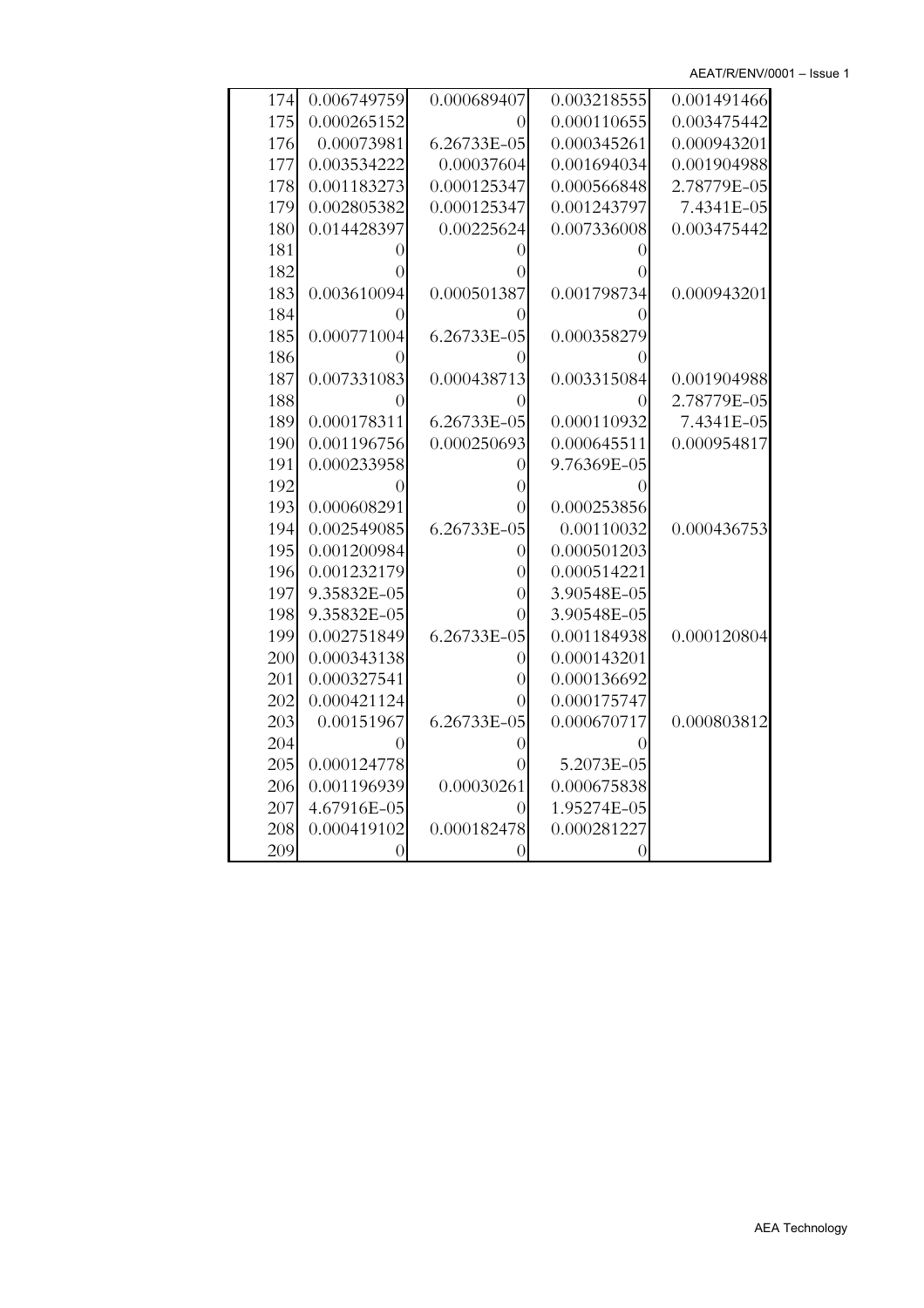| <b>IUPAC</b>   | <b>Emission Profile</b> |             |             |  |  |  |  |  |
|----------------|-------------------------|-------------|-------------|--|--|--|--|--|
| <b>PCB</b>     | Domestic Wood           | Industrial  |             |  |  |  |  |  |
|                |                         | Wood        | Coal        |  |  |  |  |  |
| $\mathbf{1}$   |                         |             |             |  |  |  |  |  |
|                |                         |             |             |  |  |  |  |  |
| $\frac{2}{3}$  |                         |             |             |  |  |  |  |  |
| $\overline{4}$ |                         |             |             |  |  |  |  |  |
| 5              |                         |             |             |  |  |  |  |  |
| 6              |                         |             |             |  |  |  |  |  |
| $\overline{7}$ |                         |             |             |  |  |  |  |  |
| 8              |                         |             |             |  |  |  |  |  |
| 9<br>10        |                         |             |             |  |  |  |  |  |
| 11             |                         |             |             |  |  |  |  |  |
| 12             |                         |             |             |  |  |  |  |  |
| 13             |                         |             |             |  |  |  |  |  |
| 14             |                         |             |             |  |  |  |  |  |
| 15             |                         |             |             |  |  |  |  |  |
| $16\,$         |                         |             |             |  |  |  |  |  |
| 17             | 0.005361266             |             |             |  |  |  |  |  |
| 18<br>19       | 0.005361266             | 0.108013481 | 0.081251685 |  |  |  |  |  |
| 20             |                         |             |             |  |  |  |  |  |
| 21             |                         |             |             |  |  |  |  |  |
| 22             | 0.013403165             |             |             |  |  |  |  |  |
| 23             |                         |             |             |  |  |  |  |  |
| 24             |                         |             |             |  |  |  |  |  |
| 25             |                         |             |             |  |  |  |  |  |
| 26<br>27       |                         |             |             |  |  |  |  |  |
| 28             | 0.049990183             | 0.225969693 | 0.082559724 |  |  |  |  |  |
| 29             |                         |             |             |  |  |  |  |  |
| 30             |                         |             |             |  |  |  |  |  |
| 31             | 0.049990183             | 0.22488101  | 0.104781044 |  |  |  |  |  |
| 32             |                         |             |             |  |  |  |  |  |
| 33             |                         |             |             |  |  |  |  |  |
| 34             |                         |             |             |  |  |  |  |  |
| 35<br>36       |                         |             |             |  |  |  |  |  |
| 37             |                         |             |             |  |  |  |  |  |
| 38             |                         |             |             |  |  |  |  |  |
| 39             |                         |             |             |  |  |  |  |  |
| 40             |                         |             |             |  |  |  |  |  |
| 41             | 0.085653469             |             |             |  |  |  |  |  |
| $42\,$         |                         |             |             |  |  |  |  |  |
| 43             |                         |             |             |  |  |  |  |  |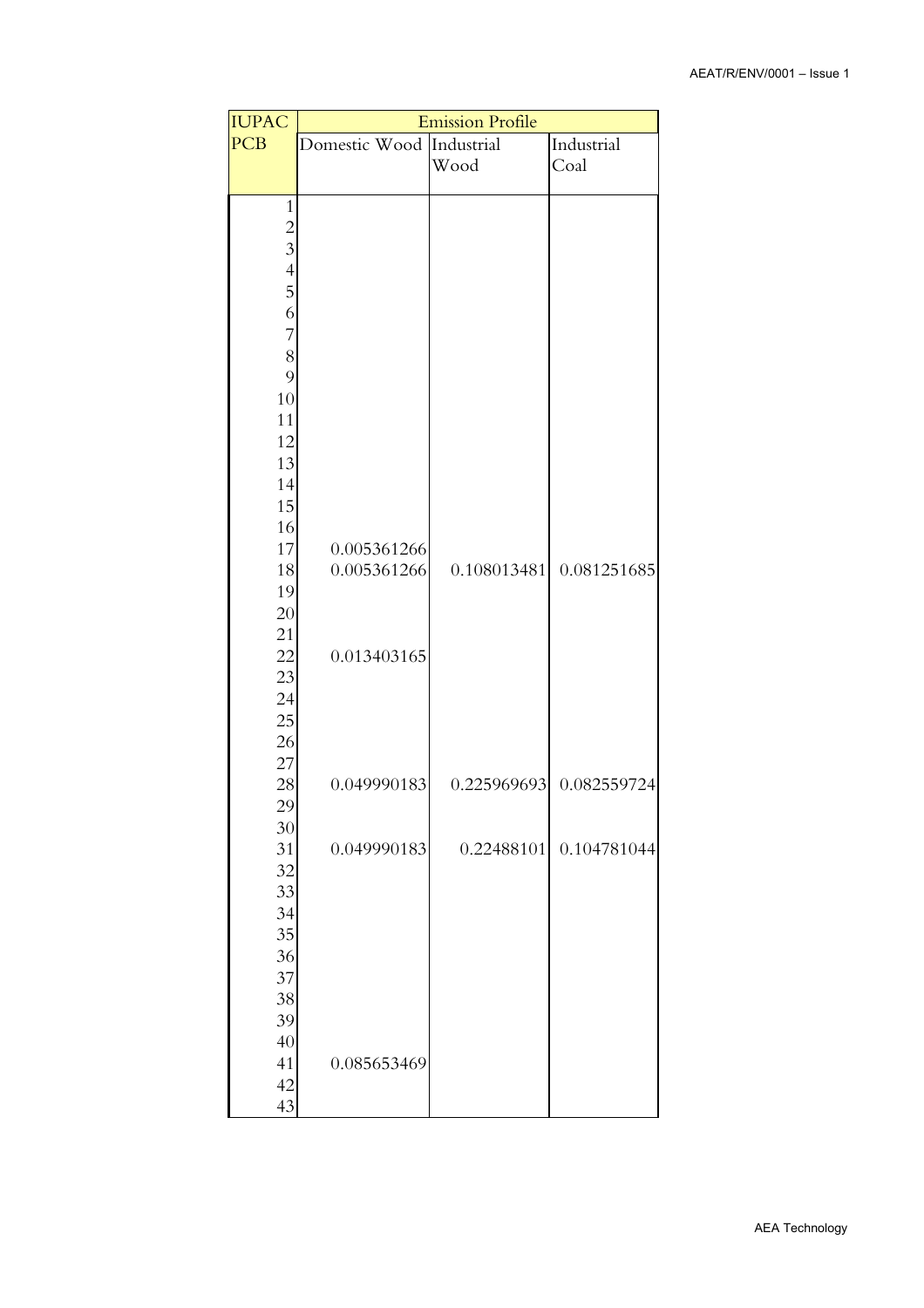| 44       | 0.008476596 |             |                            |  |
|----------|-------------|-------------|----------------------------|--|
| 45       |             |             |                            |  |
| 46       |             |             |                            |  |
| 47       |             | 0.067467276 | 0.045676347                |  |
| 48       |             |             |                            |  |
| 49       | 0.279945025 | 0.071915063 | 0.038008561                |  |
| 50<br>51 |             | 0.016323832 |                            |  |
| 52       | 0.030139009 | 0.105803471 | 0.012804809<br>0.092582128 |  |
| 53       |             |             |                            |  |
| 54       | 5.43372E-05 |             |                            |  |
| 55       |             |             |                            |  |
| 56       | 0.027096128 |             |                            |  |
| 57       |             |             |                            |  |
| 58       |             |             |                            |  |
| 59<br>60 | 0.027096128 |             |                            |  |
| 61       | 0.027114241 |             |                            |  |
| 62       |             |             |                            |  |
| 63       |             |             |                            |  |
| 64       | 0.085653469 |             |                            |  |
| 65       |             |             |                            |  |
| 66       |             |             |                            |  |
| 67       |             |             |                            |  |
| 68       |             |             |                            |  |
| 69       |             |             |                            |  |
| 70       | 0.066001532 |             |                            |  |
| 71       |             |             |                            |  |
| 72       |             |             |                            |  |
| 73       |             |             |                            |  |
| 74       | 0.027114241 |             |                            |  |
| 75       |             |             |                            |  |
| 76       |             |             |                            |  |
| 77<br>78 | 0.004538964 | 0.021066285 | 0.015487225                |  |
| 79       |             |             |                            |  |
| 80       |             |             |                            |  |
| 81       |             |             |                            |  |
| 82       |             |             |                            |  |
| 83       |             |             |                            |  |
| 84       |             |             |                            |  |
| 85       |             |             |                            |  |
| 86       |             |             |                            |  |
| 87       | 0.006118364 |             |                            |  |
| 88       |             |             |                            |  |
| 89       |             |             |                            |  |
| 90       | 0.011990399 |             |                            |  |
| 91       |             |             |                            |  |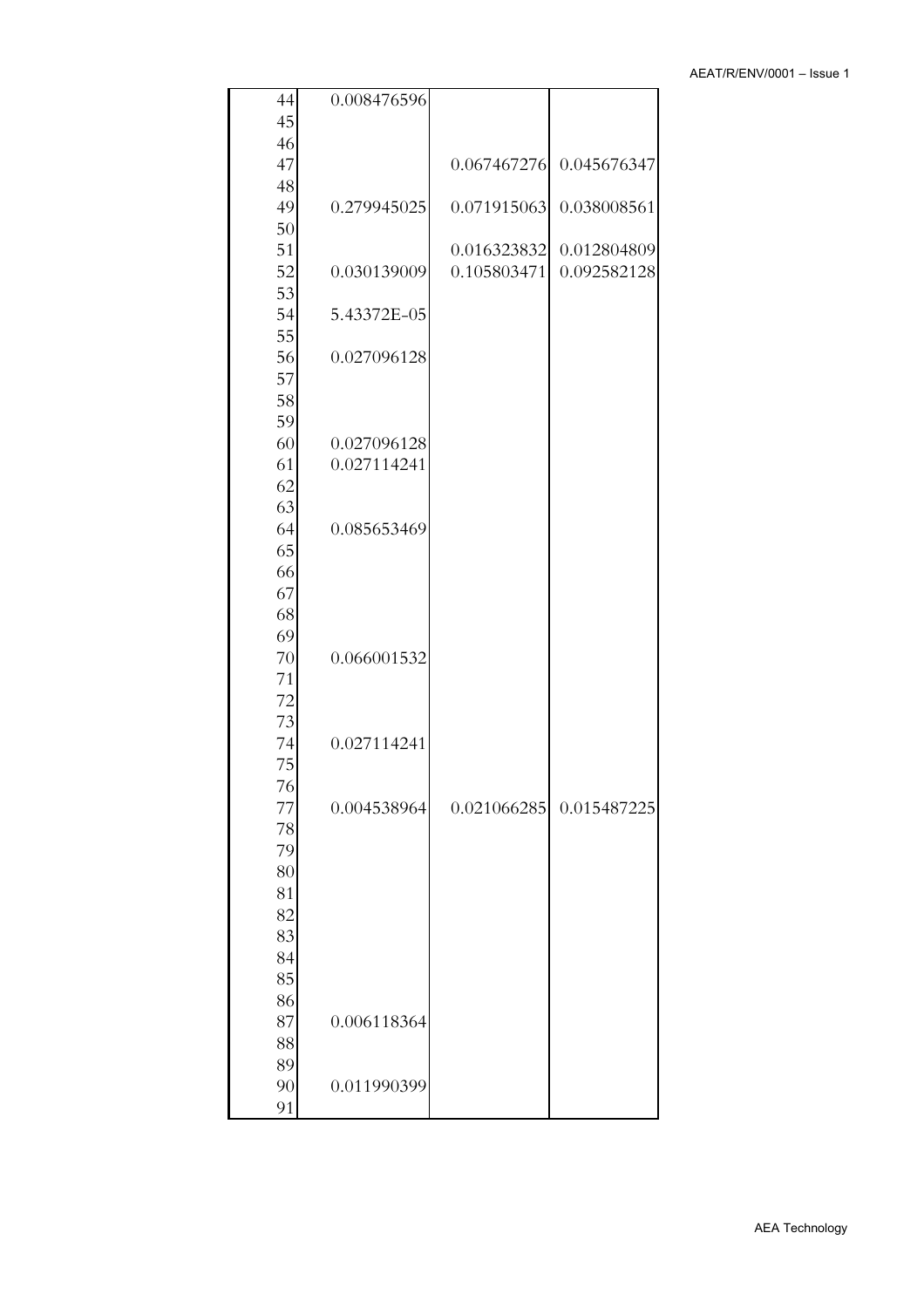| 92         |             |             |             |
|------------|-------------|-------------|-------------|
| 93         |             |             |             |
| 94         |             |             |             |
| 95         | 0.025755812 |             |             |
| 96         |             |             |             |
| 97         |             |             |             |
| 98         |             |             |             |
| 99         | 0.011700601 | 0.008169708 | 0.01653564  |
| 100        |             |             |             |
| 101        | 0.011990399 | 0.035616861 | 0.142767639 |
| 102<br>103 |             |             |             |
| 104        | 2.71686E-05 |             |             |
| 105        | 0.008911294 | 0.009047676 | 0.00344706  |
| 106        |             |             |             |
| 107        |             |             |             |
| 108        |             |             |             |
| 109        |             |             |             |
| 110        | 0.019555218 |             |             |
| 111        |             |             |             |
| 112        |             |             |             |
| 113        |             |             |             |
| 114        | 0.000470922 | 0.003331442 | 0.00344706  |
| 115        | 0.006118364 |             |             |
| 116        |             |             |             |
| 117        |             |             |             |
| 118        | 0.01420011  | 0.014187937 | 0.028868498 |
| 119        |             |             |             |
| 120        |             |             |             |
| 121        |             |             |             |
| 122        |             |             |             |
| 123        | 0.002028587 | 0.003331442 | 0.005335713 |
| 124        |             |             |             |
| 125        |             |             |             |
| 126        | 0.010121925 | 0.006190209 | 0.009490631 |
| 127        |             |             |             |
| 128        |             |             |             |
| 129        |             |             |             |
| 130        |             |             |             |
| 131        |             |             |             |
| 132        | 0.014616695 |             |             |
| 133        |             |             |             |
| 134        |             |             |             |
| 135        |             |             |             |
| 136        |             |             |             |
| 137        |             |             |             |
| 138        |             | 0.019520925 | 0.108062509 |
| 139        |             |             |             |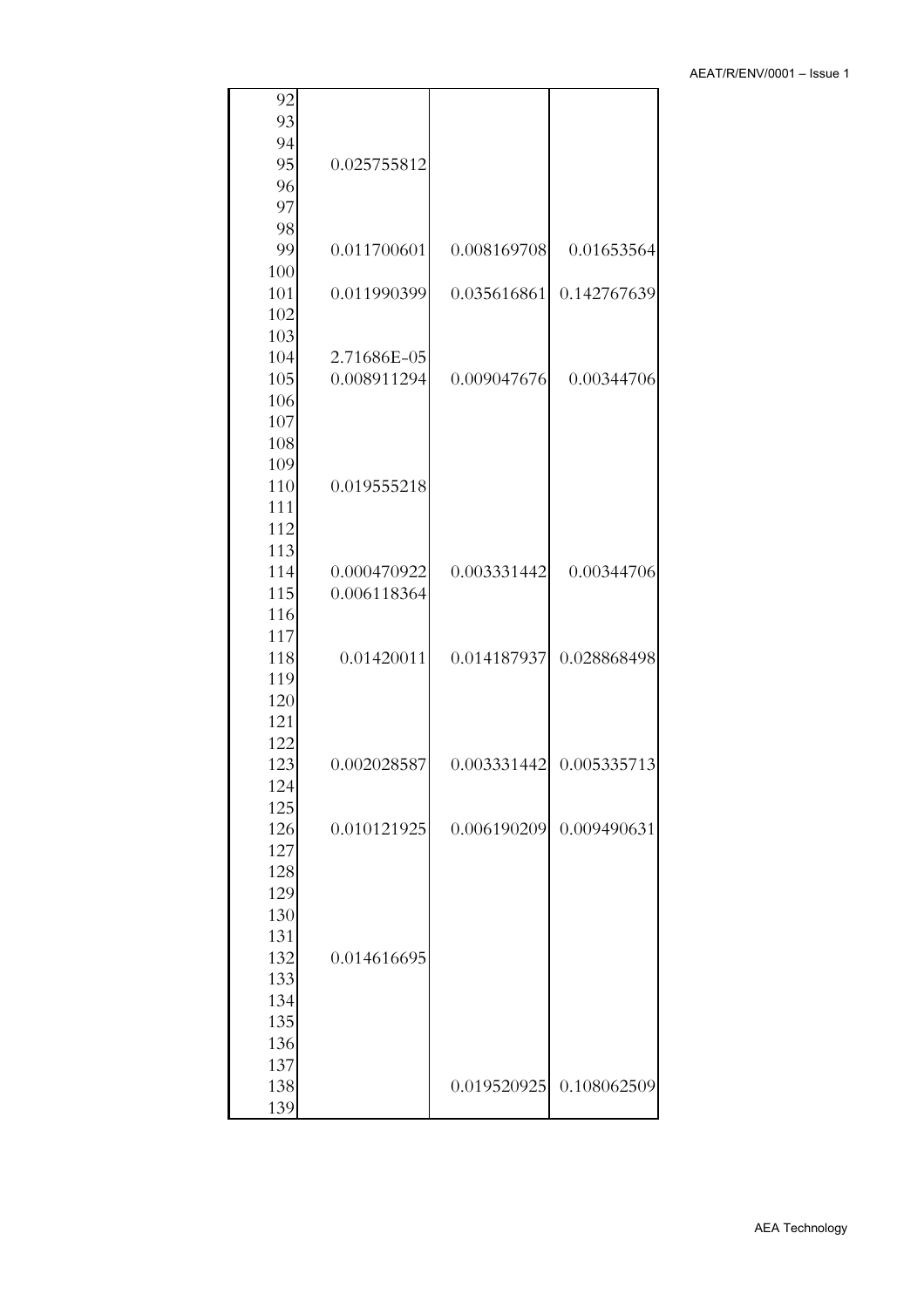| 140 |             |             |             |
|-----|-------------|-------------|-------------|
| 141 | 0.000724495 |             |             |
| 142 |             |             |             |
| 143 |             |             |             |
| 144 |             |             |             |
| 145 |             |             |             |
| 146 |             |             |             |
| 147 |             |             |             |
| 148 |             |             |             |
| 149 | 0.01503328  |             |             |
| 150 |             |             |             |
| 151 | 0.000217349 |             |             |
| 152 |             |             |             |
| 153 | 0.014616695 | 0.026899216 | 0.164261757 |
| 154 |             |             |             |
| 155 | 0.000217349 |             |             |
| 156 | 0.00152144  | 0.004904681 | 0.006752203 |
| 157 | 0.000398472 | 0.003508506 | 0.005335713 |
| 158 | 0.007679651 |             |             |
| 159 |             |             |             |
| 160 |             |             |             |
| 161 |             |             |             |
| 162 |             |             |             |
| 163 |             |             |             |
| 164 |             |             |             |
| 165 |             |             |             |
| 166 |             |             |             |
| 167 | 0.000652046 | 0.003862633 | 0.005836182 |
| 168 |             |             |             |
| 169 | 6.59291E-05 | 0.003331442 | 0.007394201 |
| 170 | 0.001032406 |             |             |
| 171 |             |             |             |
| 172 |             |             |             |
| 173 |             |             |             |
| 174 | 0.004600546 |             |             |
| 175 | 0.000217349 |             |             |
| 176 | 0.002680633 |             |             |
| 177 | 0.006049537 |             |             |
| 178 | 0.000217349 |             |             |
| 179 | 0.000108674 |             |             |
| 180 | 0.000217349 | 0.013325769 | 0.015866611 |
| 181 |             |             |             |
| 182 |             |             |             |
| 183 | 0.002680633 |             |             |
| 184 |             |             |             |
| 185 |             |             |             |
| 186 |             |             |             |
| 187 | 0.006049537 |             |             |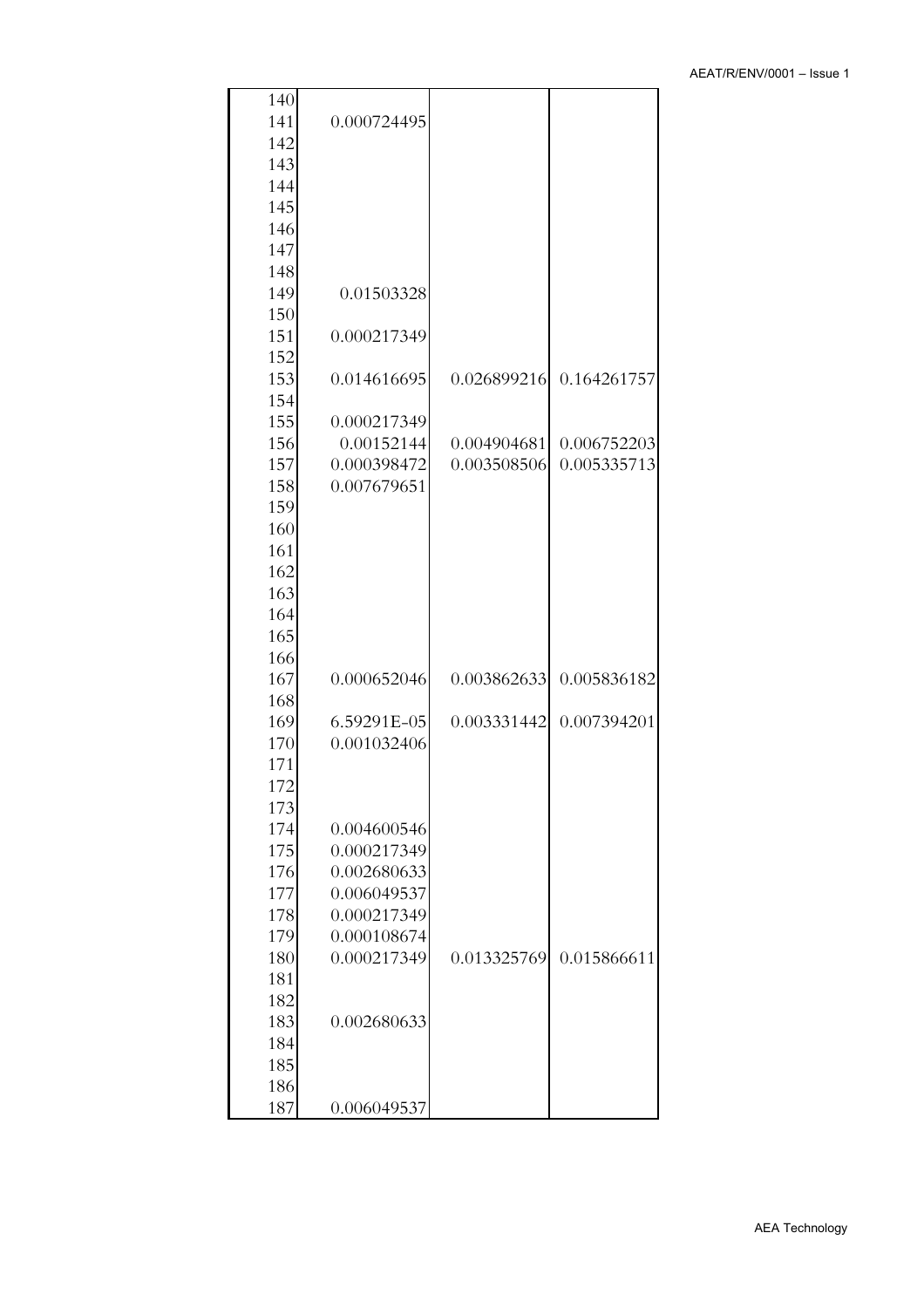| 188 | 0.000217349 |             |            |
|-----|-------------|-------------|------------|
| 189 | 0.000108674 | 0.003331442 | 0.00344706 |
| 190 | 0.001032406 |             |            |
| 191 |             |             |            |
| 192 |             |             |            |
| 193 |             |             |            |
| 194 | 0.002101037 |             |            |
| 195 |             |             |            |
| 196 |             |             |            |
| 197 |             |             |            |
| 198 |             |             |            |
| 199 | 0.000652046 |             |            |
| 200 |             |             |            |
| 201 |             |             |            |
| 202 |             |             |            |
| 203 | 0.003586252 |             |            |
| 204 |             |             |            |
| 205 |             |             |            |
| 206 |             |             |            |
| 207 |             |             |            |
| 208 |             |             |            |
| 209 |             |             |            |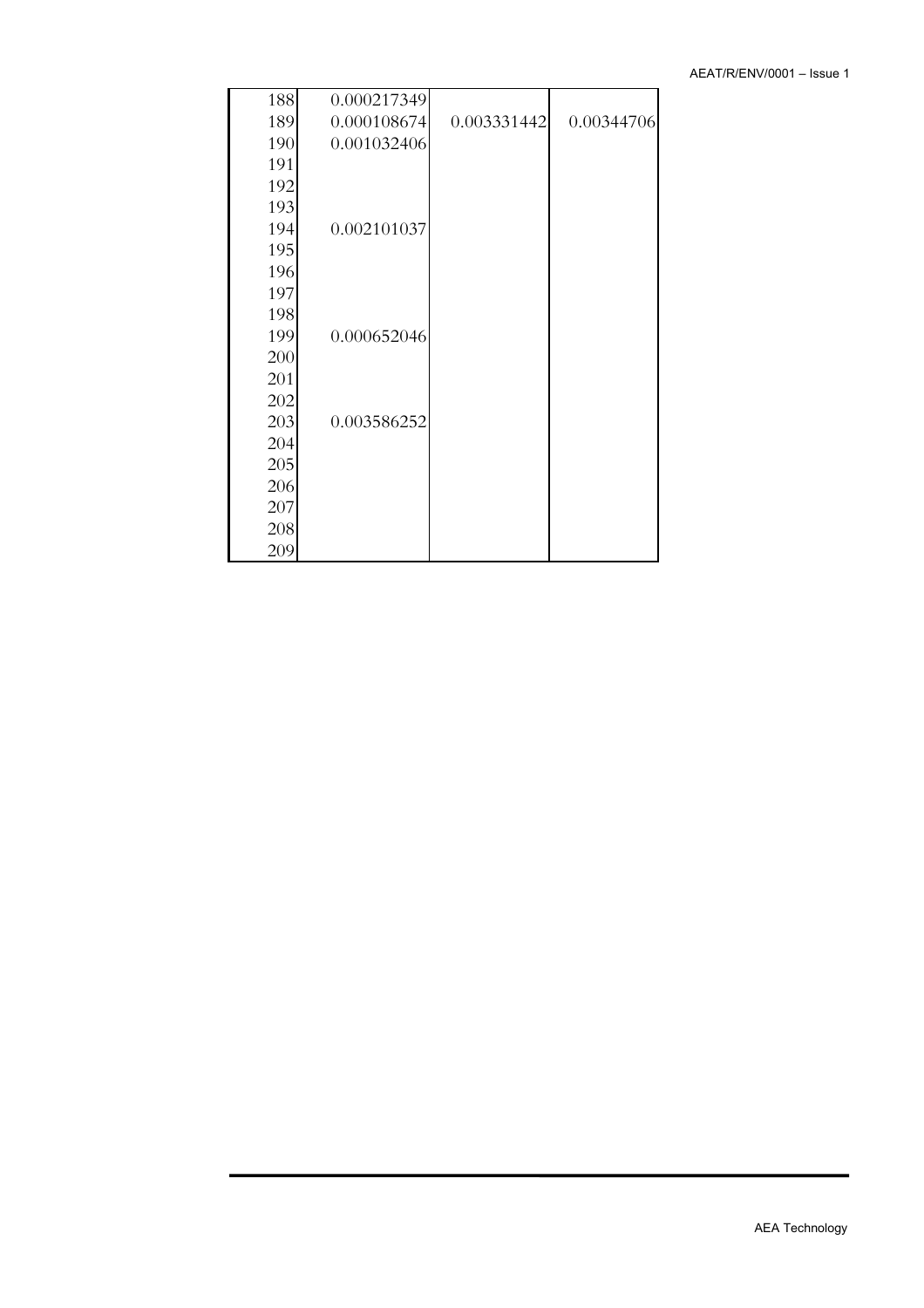## **Appendix 2 NAEI output of estimated speciated emissions.**

The following table gives emissions in kgrammes of each congener included in the species profiles for each source that can be speciated.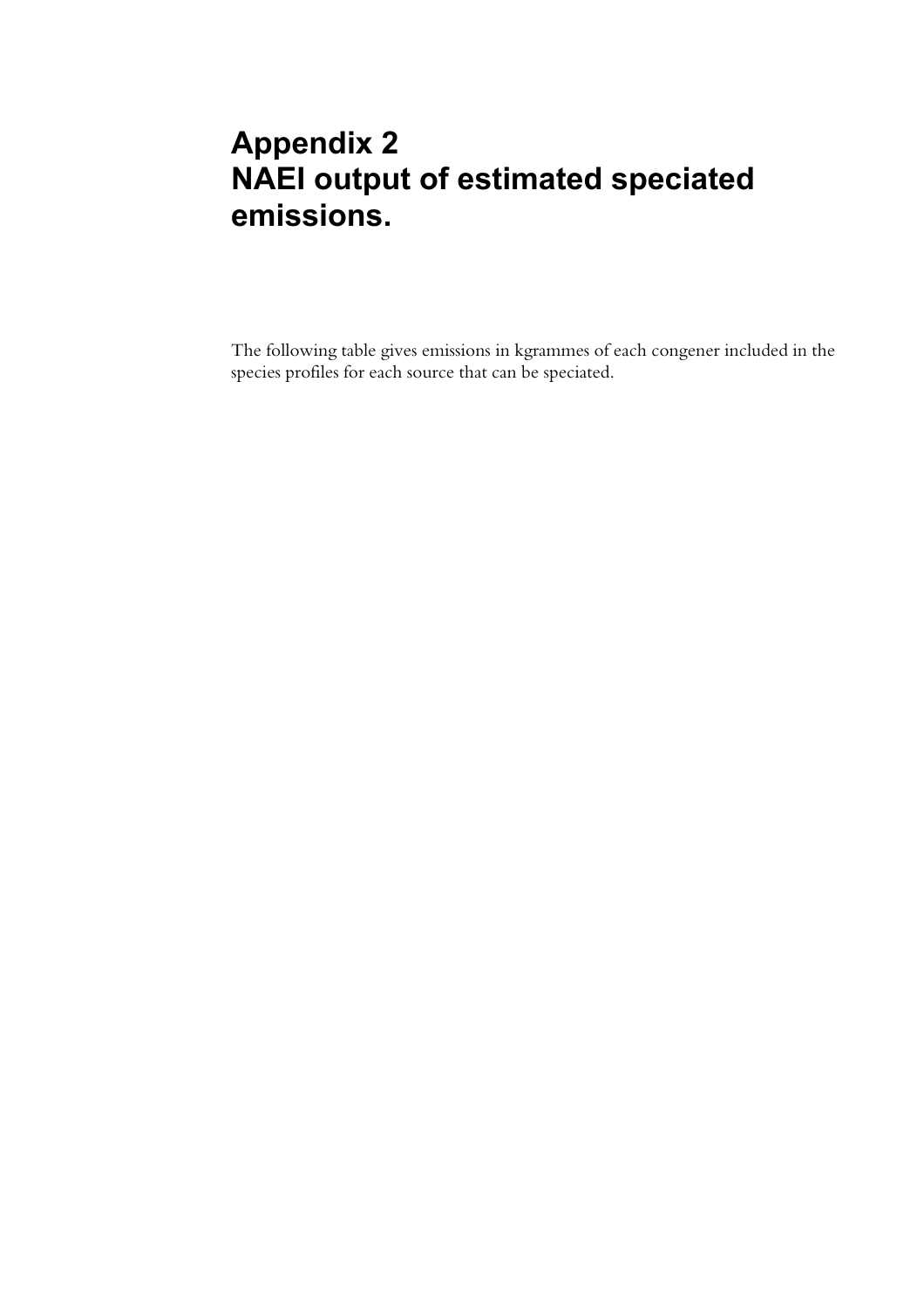| Source                                       | <b>PCB Congener</b> |                     |          |               |              |              |              |
|----------------------------------------------|---------------------|---------------------|----------|---------------|--------------|--------------|--------------|
|                                              | 28                  | 52                  |          | 105           | 114          | <b>118</b>   | 123          |
| Coal combustion by agricultural sector       |                     | $0.000267$ 0.000299 | 5.01E-05 | $1.11E-05$    | 1.11E-05     | $9.34E - 05$ | $1.73E - 05$ |
| Coal-fired autogeneration plant              | 0.0567              | 0.0636              | 0.0106   | 0.00237       | 0.00237      | 0.0198       | 0.00366      |
| Leakage from capacitors                      | 47.9                | 31.6                | 1.12     | 59.8          | 3.15         | 1.52         | 2.56         |
| Coal combustion at cement plant              | 0.0369              | 0.0413              | 0.00691  | 0.00154       | 0.00154      | 0.0129       | 0.00238      |
| Coke ovens                                   | 0.326               | 0.366               | 0.0612   | 0.0136        | 0.0136       | 0.114        | 0.0211       |
| Coal combustion at collieries                |                     | 0.000381   0.000428 | 7.16E-05 | $1.59E - 05$  | $1.59E - 05$ | 0.000133     | $2.47E - 05$ |
| Domestic coal combustion                     | 0.552               | 0.195               | 0.0352   | 0.0656        | 0.00378      | 0.158        | 0.0109       |
| Domestic wood combustion                     | 0.0895              | 0.0540              | 0.00813  | 0.0160        | 0.000843     | 0.0254       | 0.00363      |
| Fragmentisers                                | 2.61                | 1.73                | 0.0609   | 3.26          | 0.172        | 0.0828       | 0.140        |
| Coal combustion by the iron and steel sector |                     | 0.000381   0.000428 | 7.16E-05 | $1.59E - 05$  | $1.59E - 05$ | 0.000133     | 2.47E-05     |
| Electric arc furnaces                        | 7.84                | 4.85                | 0.262    | 6.38          | 0.342        | 0.666        | 0.281        |
| Landfill sites                               | 0.0333              | 0.0220              | 0.000776 | 0.0415        | 0.00219      | 0.00106      | 0.00178      |
| Miscellaneous coal combustion                | 0.000687            | 0.00077             | 0.000129 | $2.87E - 0.5$ | $2.87E - 05$ | 0.00024      | 4.44E-05     |
| Industrial coal combustion                   | 0.0709              | 0.0795              | 0.0133   | 0.00296       | 0.00296      | 0.0248       | 0.00458      |
| Industrial wood combustion                   | 0.0264              | 0.0123              | 0.00246  | 0.00106       | 0.000389     | 0.00166      | 0.000389     |
| Public services' coal combustion             | 0.0349              | 0.0392              | 0.00655  | 0.00146       | 0.00146      | 0.0122       | 0.00226      |
| Coal combustion by SSF manufacturers         | 0.0245              | 0.0275              | 0.00460  | 0.00102       | 0.00102      | 0.00858      | 0.00159      |
| Transformers                                 | 1.34                | 0.774               | 0.0583   | 0.516         | 0.0290       | 0.185        | 0.0248       |
| Total                                        | 60.90               | 39.9                | 1.65     | 70.1          | 3.72         | 2.83         | 3.06         |